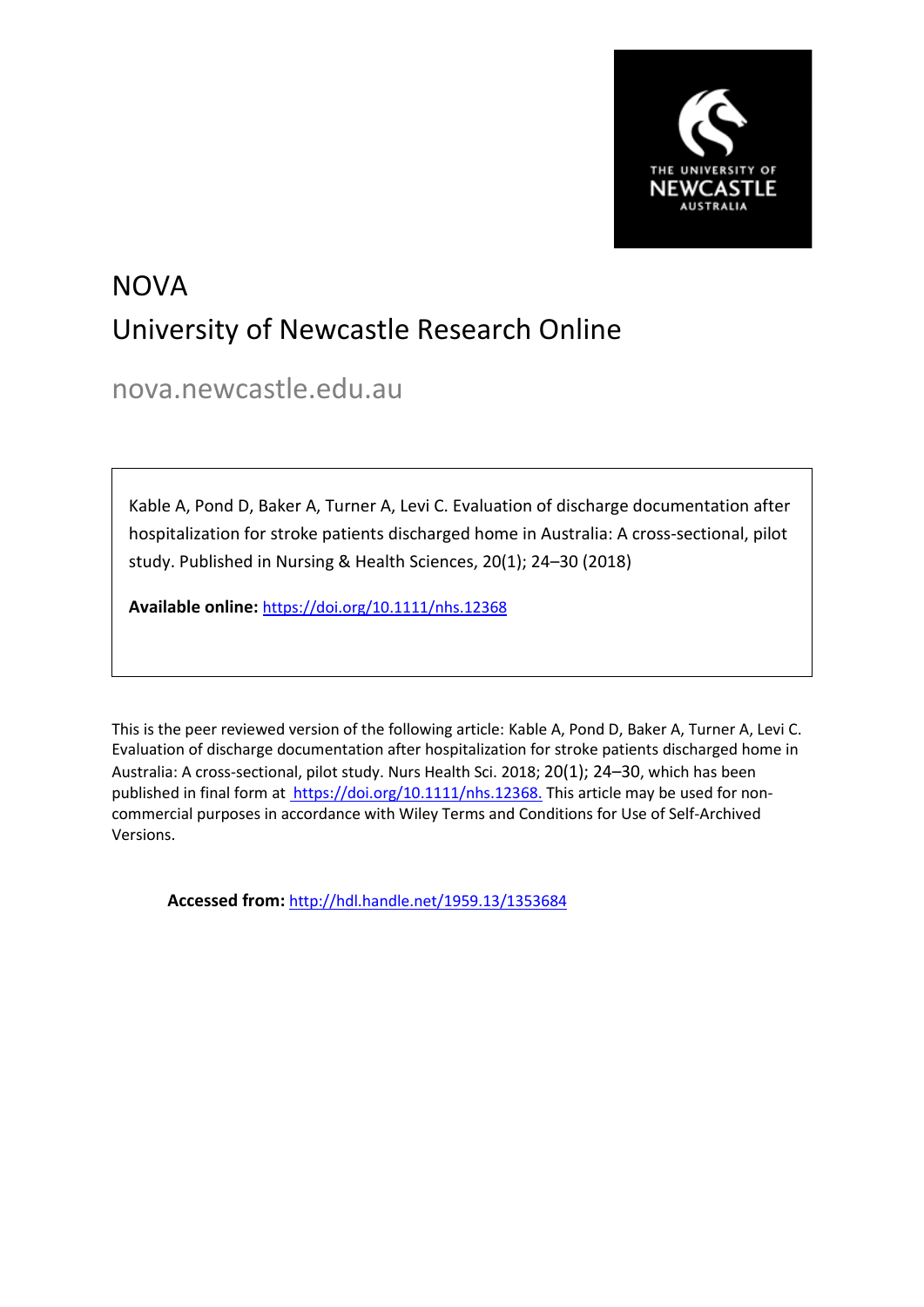Title: An evaluation of discharge documentation after hospitalization for stroke patients discharged home in Australia – A cross sectional pilot study.

Short running title: Stroke patients discharged home

Authors: Ashley KABLE PhD, RN Assoc Prof<sup>1,2</sup>, Dimity POND PhD Prof<sup>1,3</sup>, Amanda BAKER PhD Prof<sup>1,2</sup>, Alyna TURNER PhD Fellow<sup>1</sup>, Christopher LEVI B Med, B Surg  $(Hons)$  Prof<sup>1,2</sup>

Affiliations:

1 Faculty of Health, University of Newcastle, New South Wales, Australia

2 Priority Research Centre for Brain and Mental Health, University of Newcastle, Hunter

Medical Research Institute.

3 Discipline of General Practice and Priority Research Centre for Gender, Health and Ageing,

University of Newcastle, Hunter Medical Research Institute.

Corresponding author:

A Kable – School of Nursing and Midwifery, Richardson Wing, University Drive, Callaghan,

NSW, 2308, Australia. Phone: +61 2 49216334 Email: [Ashley.Kable@newcastle.edu.au](mailto:Ashley.Kable@newcastle.edu.au)

Addresses:

A Kable – School of Nursing and Midwifery, University Drive, Callaghan, NSW, 2308, Australia. Fax +61 2 49216301 [Ashley.Kable@newcastle.edu.au](mailto:Ashley.Kable@newcastle.edu.au)

D Pond - School of Medicine and Public Health, NEWA104 Newbolds Administration Corner of Frith & Gavey Streets, Mayfield NSW 2304, Australia. +61 2 49686720 [Dimity.Pond@newcastle.edu.au](mailto:Dimity.Pond@newcastle.edu.au)

A Baker – School of Medicine and Public Health, Level 5 McAuley Building, Calvary Mater Hospital, Waratah NSW 2298, Australia. +61 2 40335690 [Amanda.Baker@newcastle.edu.au](mailto:Amanda.Baker@newcastle.edu.au)

A Turner - School of Medicine and Public Health, Level 5 McAuley Building, Calvary Mater Hospital, Waratah NSW 2298, Australia. +61 2 40335720 [Alyna.Turner@newcastle.edu.au](mailto:Alyna.Turner@newcastle.edu.au)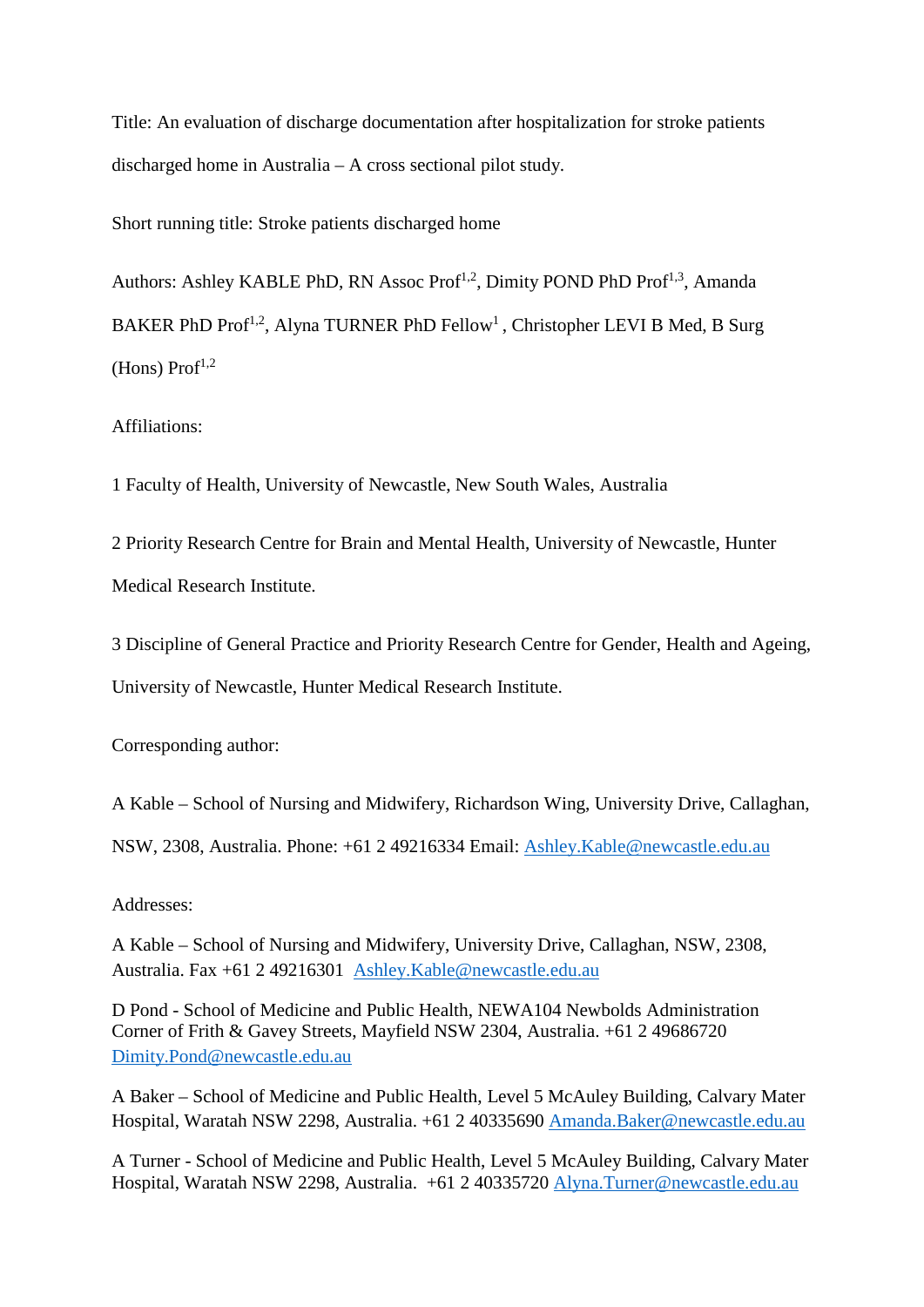C Levi - School of Medicine and Public Health, University of Newcastle, University Drive, Callaghan NSW 2308, Australia. +61 2 49213490 [Chris.Levi@newcastle.edu.au](mailto:Chris.Levi@newcastle.edu.au)

Author Contributions:

Study Design: A Kable, D Pond, A Baker, A Turner, C Levi.

Data Collection and Analysis: A Kable.

Manuscript Writing and Review: A Kable, D Pond, A Baker, A Turner, C Levi.

Conflicts of Interest: The authors declare no conflict of interest.

Acknowledgements: Tom Lillicrap provided research assistance for this study.

Funding: This work was supported by a grant from the Hunter Medical Research Institute

(Dalara Foundation), New South Wales, Australia.

Permissions: The Modified Caregiver Strain Index was included in the post discharge carer survey, and was reproduced with permission of the copyright holder "The Gerontological Society of America".

Word Count: 3845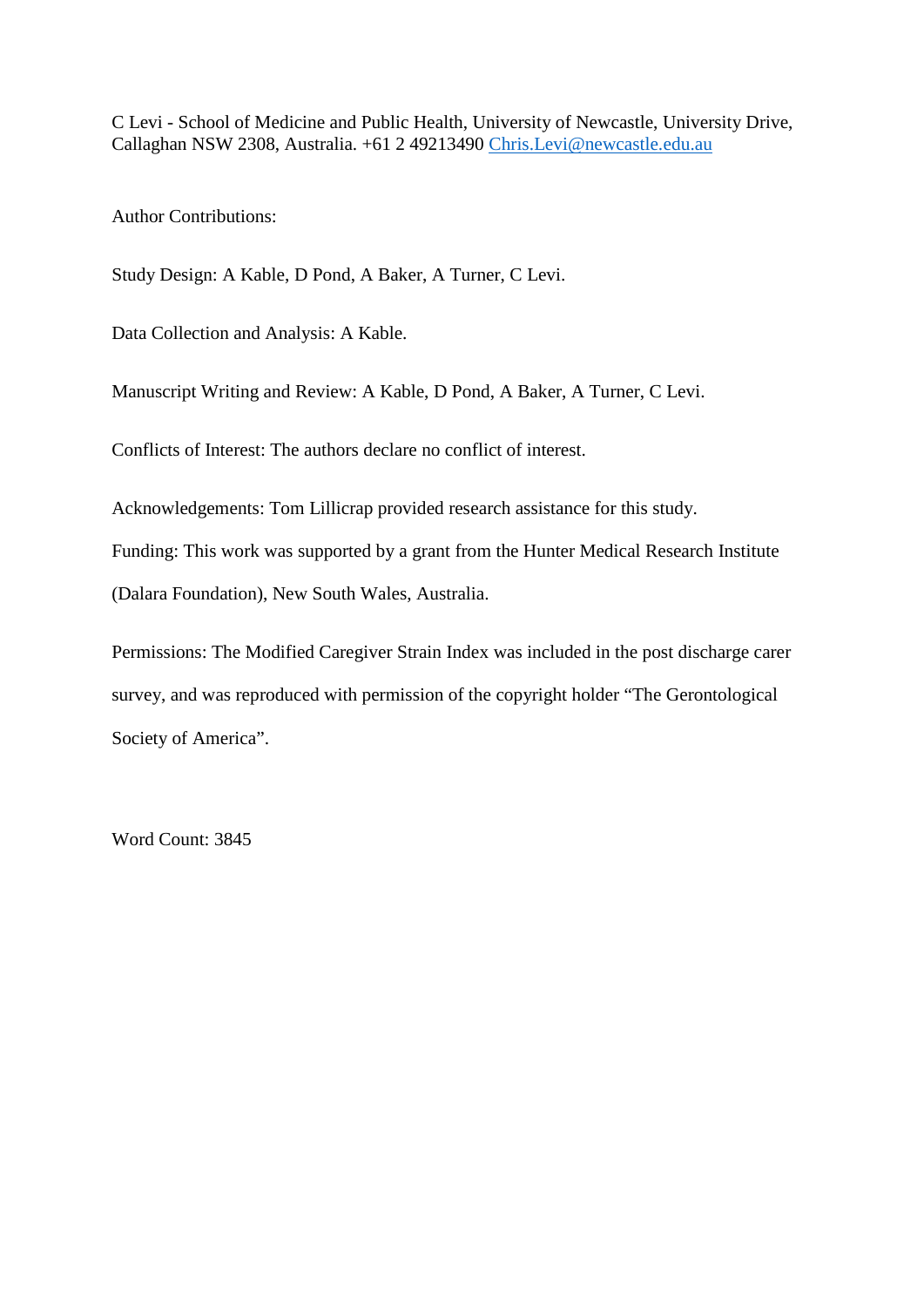**Title:** An evaluation of discharge documentation after hospitalization for stroke patients discharged home in Australia – A cross sectional pilot study.

#### **Abstract**

The purpose of this cross sectional study was to evaluate the quality of discharge documentation for stroke patients discharged home. Participants were stroke patients discharged from a regional tertiary acute and rehabilitation hospital in Australia from 2014 to 2015. Compliance with expected discharge documentation and its relationship with readmission was measured using an audit instrument for stroke patients ( $n = 54$ ), and a post discharge survey of carers was conducted. There were deficits in the documentation of the mechanism of stroke (70%), functional assessments (58%), pending test results (39%), types of support services required after discharge (35%) and patient/carer meetings with the multidisciplinary stroke team (20%). Readmission was associated with lower compliance scores for information provided to patients or their carer. Survey results suggest that carer burden is high for carers of stroke patients discharged home. Documentation of carer/family meetings with the stroke team, functional assessments, medications, and adequate support services needs to be improved. General practitioners and carers need this information, so they can address post discharge needs of these vulnerable patients.

## **Key words**

Stroke, Transitional Care, Discharge, Continuity of Care, Carers.

## **INTRODUCTION**

An increasing number of stroke patients are being discharged home rather than to a facility, due to advances in treatment approaches and response times and associated reductions in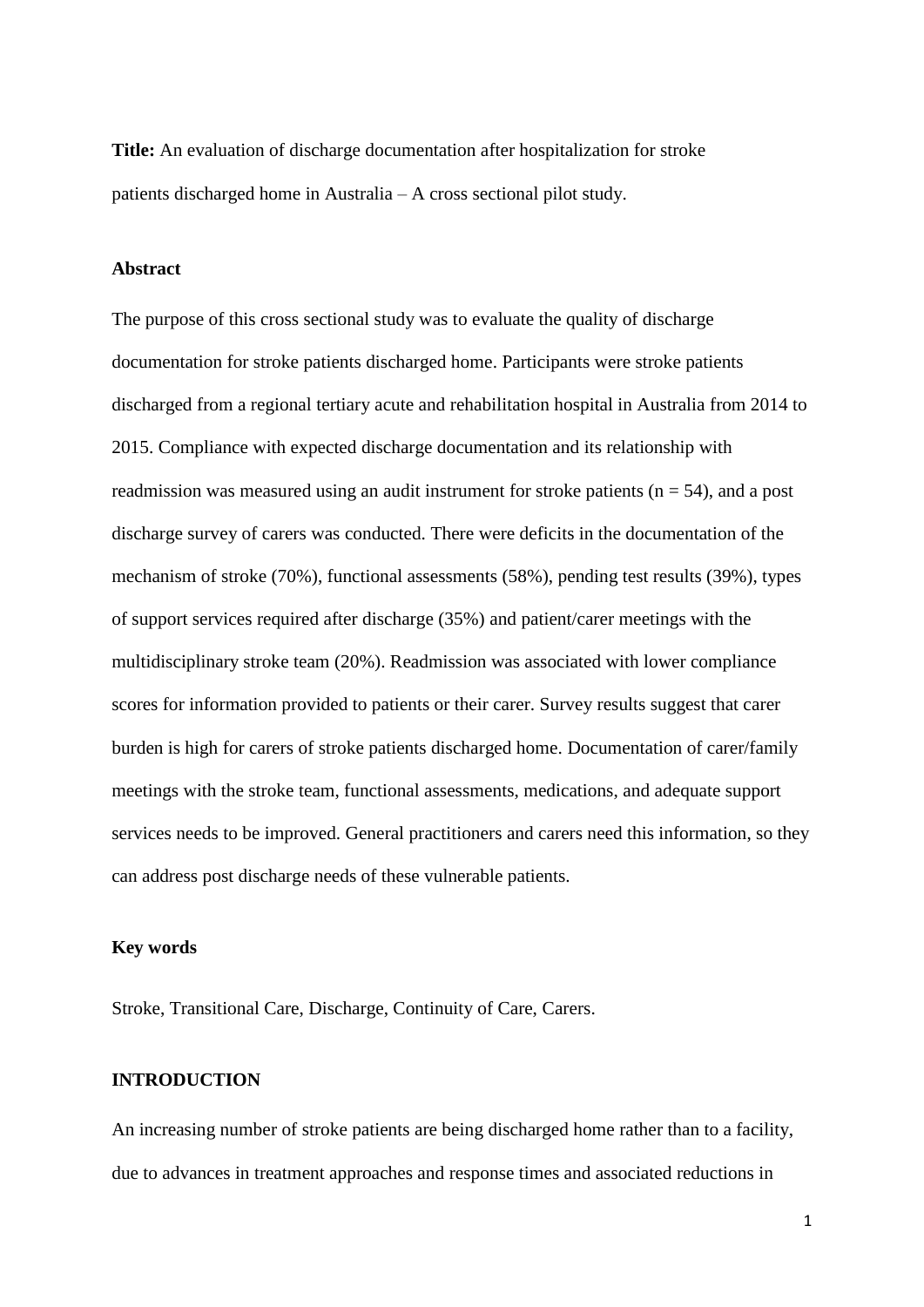residual disability. There is a high risk for discontinuity in the transition between acute and primary care and potential for serious consequences including post discharge adverse events (Forster *et al.*, 2003; National Lead Clinicians Group, 2012) and possible readmission to hospital (Alper *et al.*, 2015; Cummings *et al.*, 2010). Stroke survivors have a higher risk for discontinuity because they often have residual cognitive and functional disability, and consequently they are less able to compensate for failures in discharge planning and delivery of post discharge services.

## **Literature Review**

Planning and preparation for discharge is focused on making arrangements for the patient to continue to receive required services after discharge, and on providing adequate information and communication to the patient, their carer and the health professionals who are responsible for following up the patient after discharge . Unfortunately, this is not always achieved (Gandara *et al.*, 2009; Johnson *et al.*, 2012; Kripalani *et al.*, 2007).

A review of 73 studies on communication and information transfer between hospital and primary care physicians identified that availability of a discharge summary at the first post discharge visit was 12-34% (Kripalani *et al.*, 2007) and the quality of documentation on discharge summaries has been reported to be poor (Gandara *et al.*, 2009; Johnson *et al.*, 2012; Kripalani *et al.*, 2007). Inadequate discharge documentation gives rise to misinformation, duplication of tests or interventions, delayed or failed referrals, discontinuity of care, adverse medication events and potentially, patient harm (Cummings *et al.*, 2010; Groene *et al.*, 2012). A systematic review of 18 studies reported that increased provider continuity of care is associated with improved patient outcomes and satisfaction (van Walraven *et al.*, 2010).

Risks associated with discontinuity of care at the time of discharge include missed pending test results (Alper *et al.*, 2015; Roy *et al.*, 2005); and unresolved medical issues that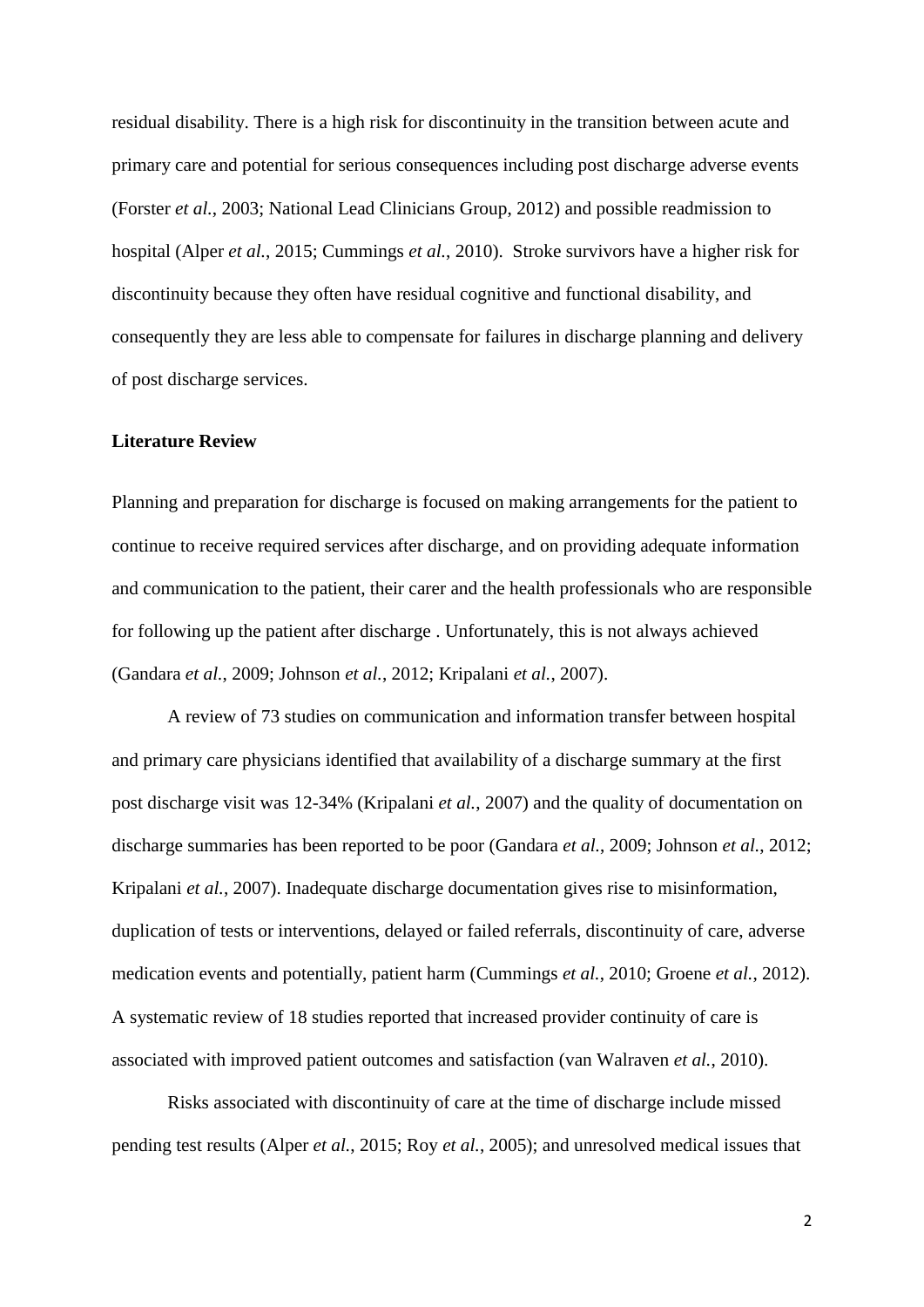require diagnostic workups, referrals and laboratory tests after discharge (Moore *et al.*, 2007). A recent study of older veterans discharged from the emergency department (n=305) reported that many did not understand their expected course of illness, or contingency plan, or how soon they should follow up with their primary care provider (Hastings *et al.*, 2012).

Stroke patients may be more vulnerable to poor outcomes (Levine *et al.*, 2015) in the absence of adequate follow up to provide assistance for functional and cognitive deficits, and appropriate support services (National Stroke Foundation, 2010). These patients often need to continue with rehabiliation programs and attend other post discharge services, however if they are delayed, or the patients have difficulty accessing them, their recovery may be adversely affected. Carer stress may also occur after a stroke patient is discharged home, and carers begin to understand how much support is required and attempt to adjust to changes in their role and responsibilities (Ghazzawi *et al.*, 2016; King *et al.*, 2010).

At the time of discharge, stroke patients and their carers need to clearly understand their medication regimen because patients may have difficulty remembering to take medications, recent medication changes and the risks associated with their medications. They may also have difficulty opening medication packaging, measuring dosages and attending appointments to have blood tests (such as International Normalized Ratio testing to monitor warfarin therapy) due to residual functional deficits. A recent study of medication reconciliation for patients over 64 years of age discharged home reported that 70% of patients did not understand new dosing at discharge (Ziaeian *et al.*, 2012). In addition, they may use non-prescription agents that may be contraindicated, or reduce the therapeutic action of their prescription medication.

#### **Study Purpose**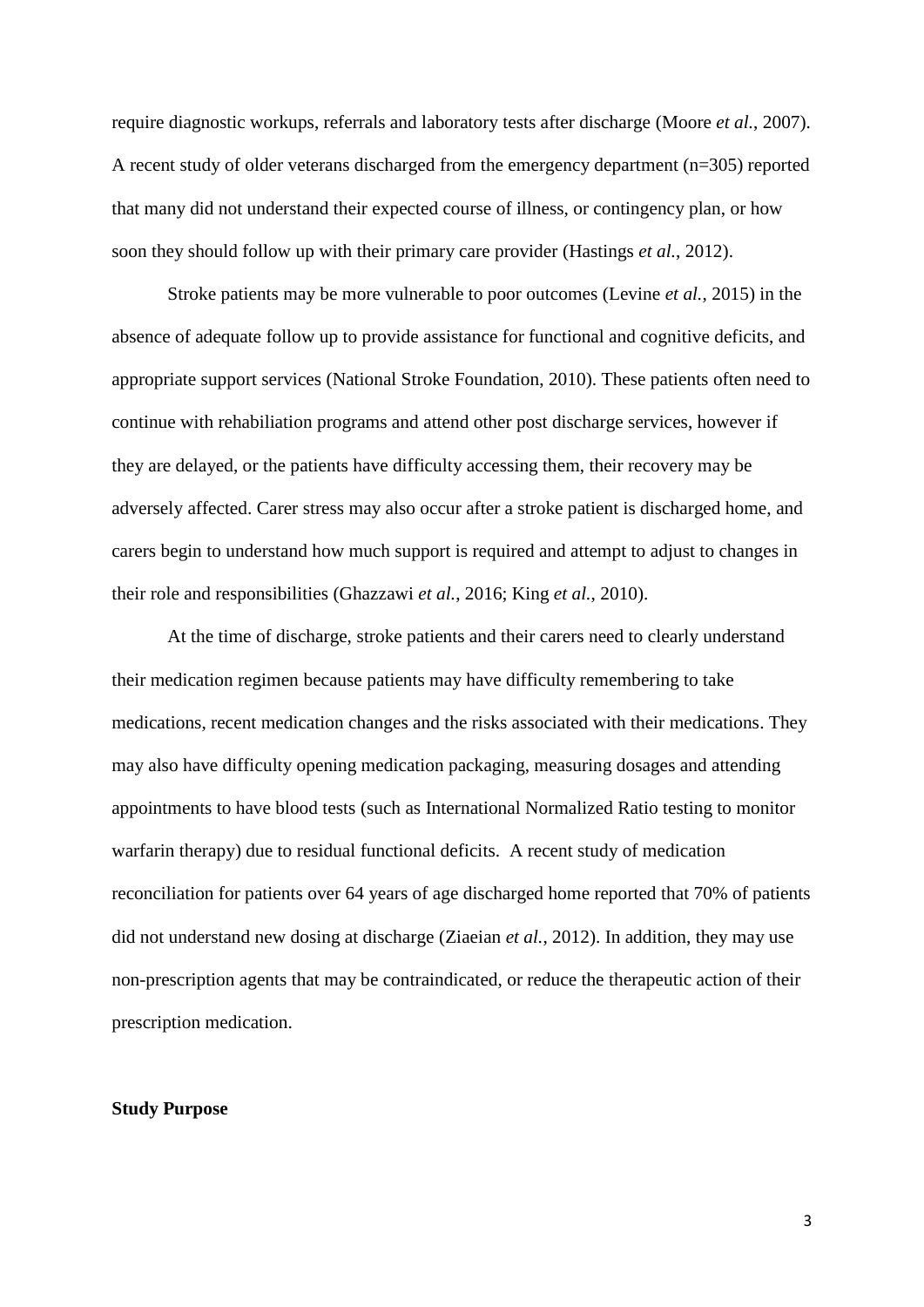The purpose of this pilot study was to evaluate transitional care for stroke patients discharged home, using expected discharge criteria, and compare results between an acute care and a rehabilitation hospital, and determine relationships between compliance scores and readmission. Expected discharge criteria were derived from clinical care standards (Australian Commission on Safety and Quality in Health Care, 2015; National Stroke Foundation, 2010).

#### **METHODS**

#### **Study Design**

This was a cross sectional study in which the proportion of documented discharge summary items for general practitioners (GPs), and information provided for stroke patients discharged home and their carers at discharge were evaluated. The study was conducted at one acute and one rehabilitation hospital in a regional area of New South Wales (NSW), Australia, over a six month period due to limited funding.

#### **Participants**

Eligible participants were patients with a discharge diagnosis of stroke who were consecutively discharged home during the study period.

#### **Ethics**

Ethical approval was granted to conduct the study by the Hunter New England Health District and University of Newcastle Human Research Ethics Committees.

#### **Data Collection and Instruments**

During the data collection period (October 2014 - March 2015) there were 168 patients with a discharge diagnosis of stroke (ICD-10-CM Diagnosis Codes: I60-I64 Intracranial Haemorrhage, Cerebral Infarction and Stroke not specified). Of these patients, 114 were not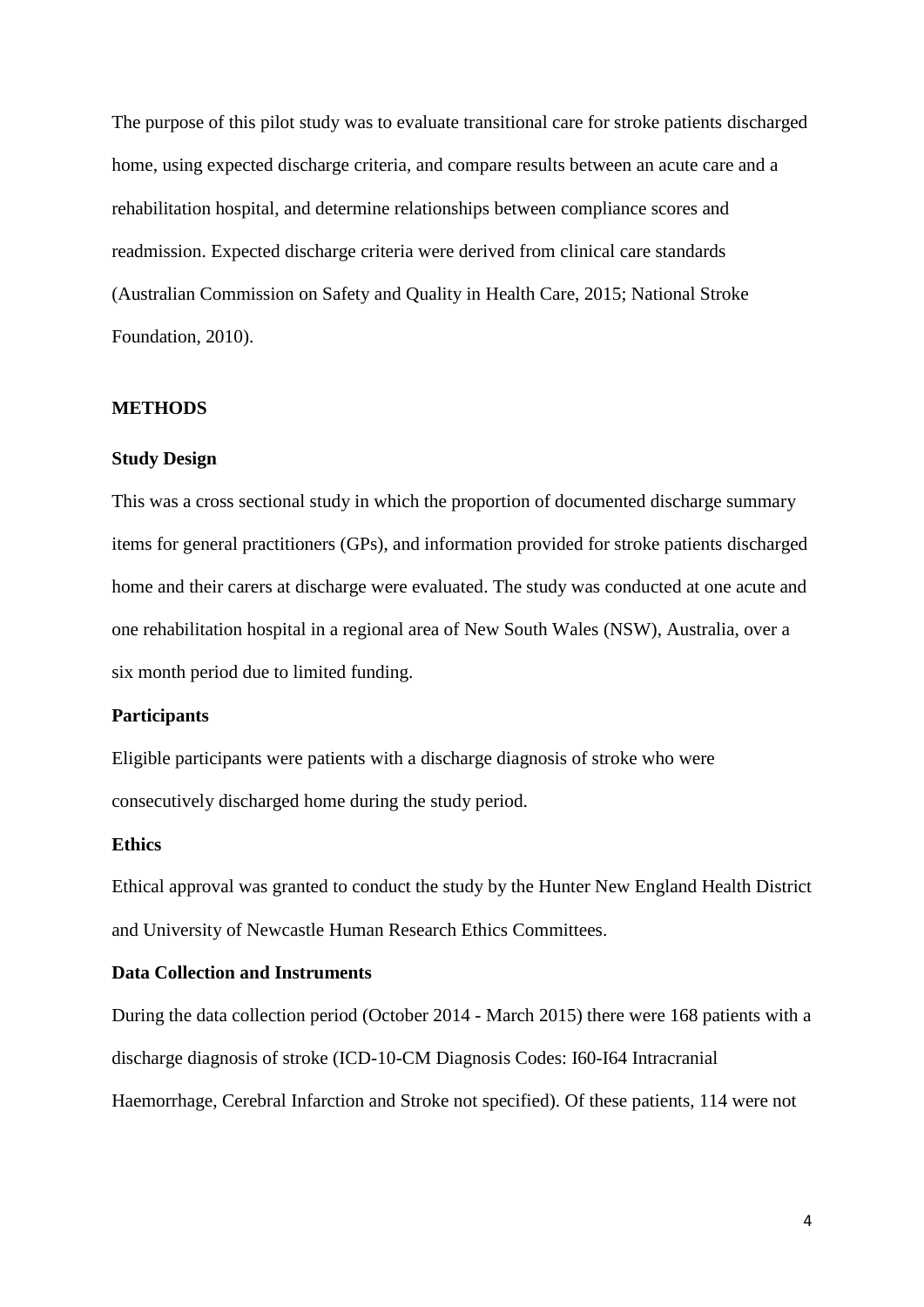eligible due to other discharge destinations or primary diagnoses, and 54 stroke patients were discharged home and were eligible participants for this study.

The discharge documentation for these patients was audited by a trained research assistant using a purpose-developed Discharge Audit Form. The audit form was used to extract demographic data items, expected criteria items in the medical discharge summary, pending test results, ongoing clinical issues, support services required after discharge documented by discharge planners and allied health professionals, and information provided to the patient or carer, based on clinical care standards that describe quality statements for transition from hospital care and safe transfer of care from hospital to community (Australian Commission on Safety and Quality in Health Care, 2015; National Stroke Foundation, 2010). In addition, readmission within 28 days was measured because this is a routinely measured performance indicator in NSW by the Ministry of Health.

A post discharge survey form with an invitation to participate in the survey was also mailed out to carers within one month of discharge to measure outcomes of discharge planning. Participation was voluntary and consent was implied due to the requirement for anonymous responses. The survey contained questions about receipt of a copy of the discharge summary, medication instructions, prescriptions, and medications at discharge. There were also questions about appointments or referrals, community services, limitations on activities, follow up phone calls, home medicines reviews, recommended support groups and follow up with the GP after discharge. The Modified Caregiver Strain Index (Thornton & Travis, 2003) was included in the survey form and results for these carers are reported as scores from a possible range of 0-26. Carers who score more than seven are considered to be suffering a high level of stress.

#### **Data Analysis**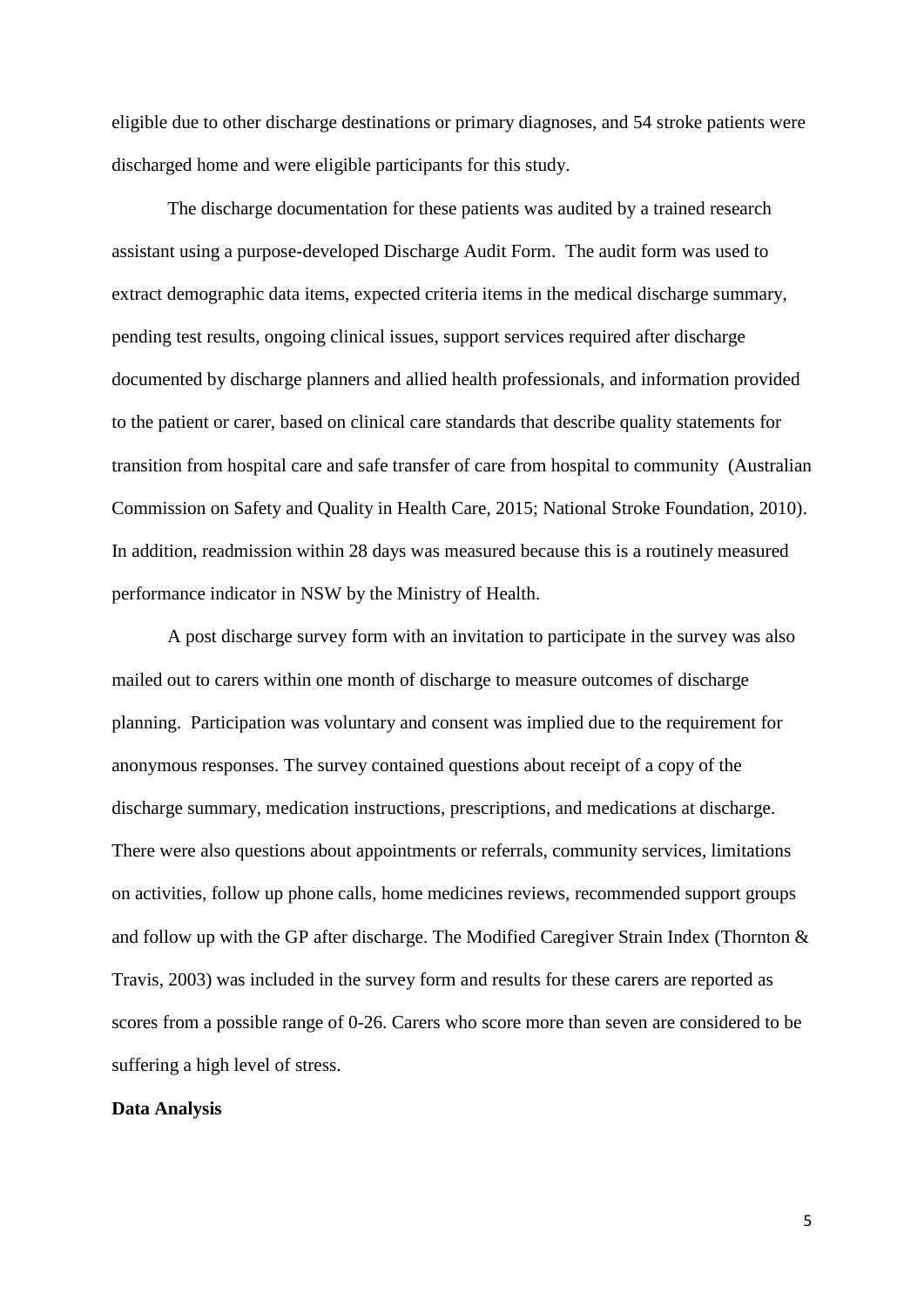Data were analyzed using JMP11 (SAS Institute Inc., Cary, NC,). Participants' characteristics were summarized by using means (or medians) for numerical data, counts and percentages for categorical data, and one way ANOVA for comparison of means between variables. Audit data items were compared by hospital site using Fishers exact test or chi-square tests. Significance level was set at 5% to highlight suggestive evidence of differences between study sites. A compliance score of the items that should have been provided to GPs or patients at discharge was calculated as the percentage of the eligible criteria that were compliant. Missing data items were assumed to be not applicable. This compliance score was then used as a predictor for the outcome of readmission within 28 days and logistic regression was fit to determine the effect of the percentage point increase in the compliance score on the odds of readmission within 28 days.

## **RESULTS**

#### **Participants**

Participant characteristics ( $n = 54$ ) are presented in Table 1. The number of participants discharged from the acute hospital was significantly higher. [Table 1 near here]

Discharge diagnoses included ischemic strokes (4), infarctions (19), hemorrhagic strokes (13) and unspecified strokes (18). Thirty-six patients were discharged home (67%) with no home care program, and 18 (33%) were discharged home with a post discharge home care program. Four patients (7%) were readmitted within 28 days and three of these were discharged from the acute hospital. During the audit process, comments from discharge documents about stroke severity and residual deficits were recorded for 29 acute hospital and 12 rehabilitation hospital discharges. Of these, 17 (41%) were noted to either be minor strokes or to have minimal residual deficit at the time of discharge; 16 (55%) from the acute hospital and 1 (8%) from the rehabilitation hospital ( $p = 0.006$ ).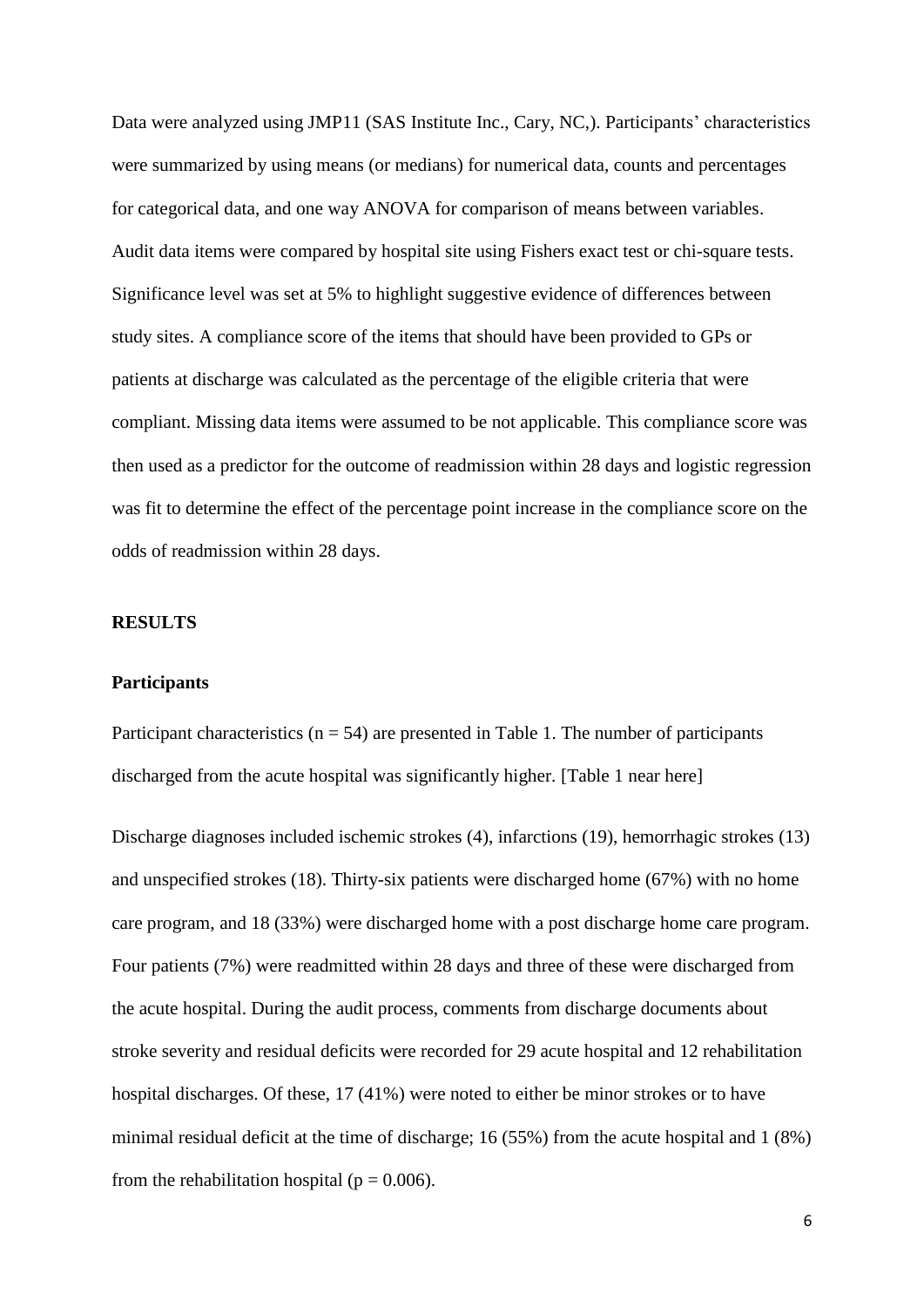#### **Expected Discharge Documentation**

All 54 patients had a medical discharge summary on file and 53 contained documentation that the medical discharge summary was provided to the GP. Fifty (93%) discharge summaries had other documents included for the GP such as pathology results and imaging reports. Fifty-two had a nursing discharge summary and 22 (42%) had an allied health discharge summary. Table 2 contains data about the information documented in the medical discharge summaries. [Table 2 near here]

Overall, most of the expected items were routinely documented  $($  > 85%) in the medical discharge summary. However some items were not routinely documented including mechanism of stroke, allied health assessments of functional capacity at discharge and support services required after discharge. Allied health assessments may have been conducted but not added to the discharge documentation at the time of discharge. There were significant differences between study sites for documented investigations, results of other diagnostics, allied health assessments of functional capacity at discharge and support services required after discharge (this result may be due to missing data from the acute hospital documents).

#### *Support Required after Discharge*

Types of support services required by these stroke patients were documented for 19 (35%) discharges (5 acute care, 14 rehabilitation hospital). Thirteen of these were post discharge programs or packages of care. There were also eight outpatient services including speech pathology, palliative care, domestic cleaning and community nursing and community meals services.

## *Pending Test/Investigation Results*

Twenty-one (39%) discharges had pending test/investigation results that were documented at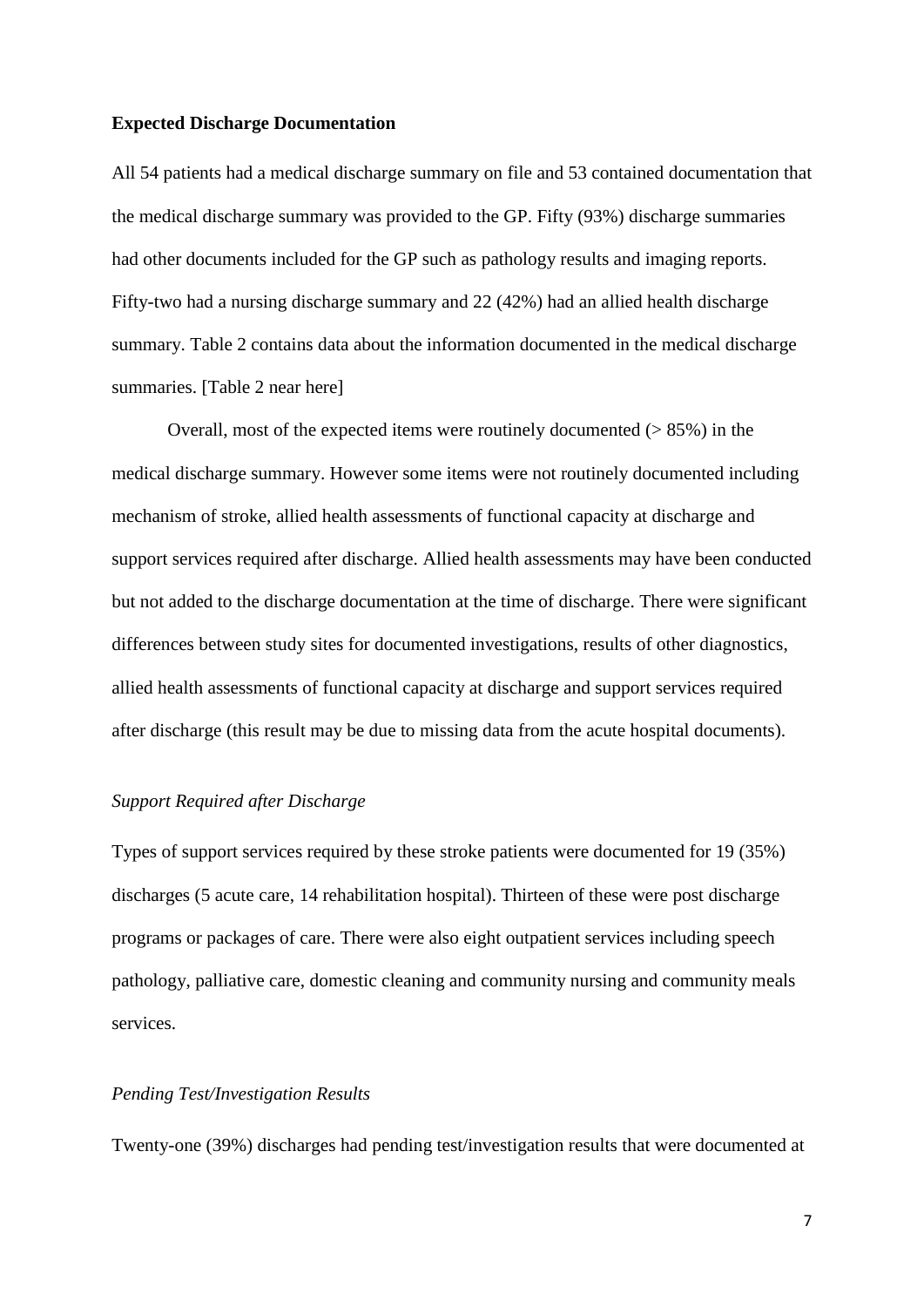the time of discharge. Types of pending test/investigation results included: Echocardiograms, Holter monitoring, MRIs, carotid Doppler/vascular ultrasounds, renal function tests, barium swallows and blood test results. Only nine (43%) of these 21 pending test/investigation results were flagged for follow up by the GP however, seven others had appointments in outpatient clinics and it is possible these patients were followed up there.

## *Ongoing Clinical Issues*

Ongoing clinical issues at the time of discharge were documented in 44 (86%) records; 27 (52%) from the acute hospital and 17 (33%) from the rehabilitation hospital. The most frequently documented ongoing clinical issues ( $n = 38$ ) at the time of discharge were cognitive and functional impairment (including difficulty swallowing, speech problems, limb weakness, mobility problems) and problems with activities of daily living.

## *Compliance with expected documentation – Information for GPs*

A compliance score of the items that should have been provided to GPs at discharge was calculated as a percentage of the 16 eligible criteria that were compliant (87% mean compliance with no significant difference between hospitals). Logistic regression was fit to determine the effect of the percentage point increase in the compliance score on the odds of readmission within 28 days ( $n = 4$ ), and the result was not statistically significant (OR 0.99,  $p$ )  $= 0.9$ ).

## **Information Provided to Patients or Carers**

There was documentation of patient/carer meetings with the multidisciplinary stroke team to discuss plans or goals in 11 (20%) records. This was significantly higher for discharges from the rehabilitation hospital (59%) than the acute hospital (3%) ( $p < 0.001$ ). In addition, there was information in 49 (91%) records about the provision of the medical discharge summary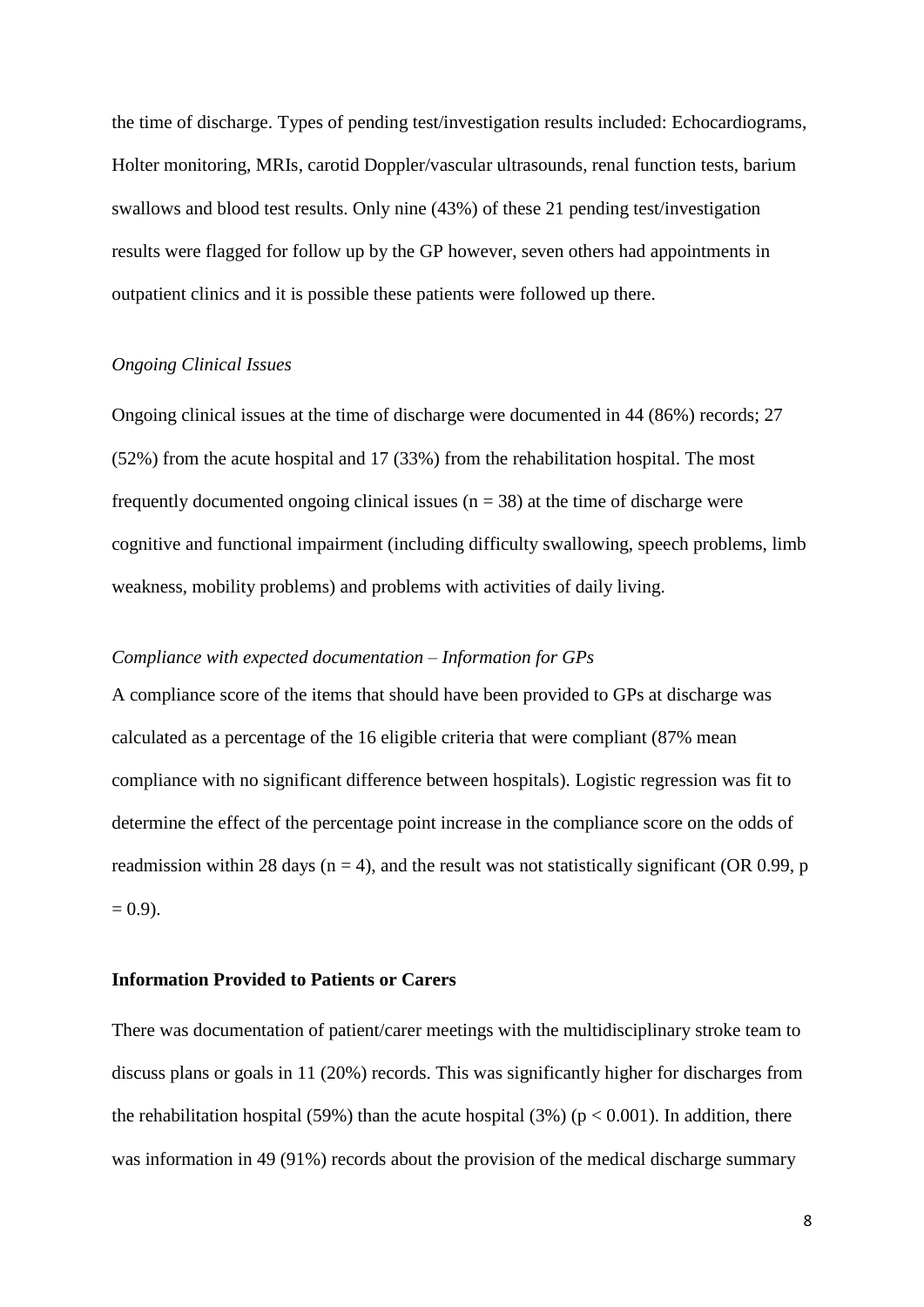to the patient or carer. Table 3 contains data about documented information provided to the patient or their carer. [Table 3 near here]

Only 55% were provided with a week supply of medications at the time of discharge, and 26% had a written medication plan from the pharmacist. The provision of medications was significantly higher from the acute hospital and ongoing management instructions were significantly higher from the rehabilitation hospital. Nomination of a carer was documented significantly more often for discharges from the rehabilitation hospital and this may be due to increased residual disability requiring the support of a carer. Only 37% had information provided about indications of complications.

## *Referrals Provided to Patients or Carers.*

Discharge referrals were documented in 50 discharge records. Most referrals were for outpatient clinics ( $n = 32$ ) and outpatient rehabilitation ( $n = 18$ ). There were six requests for GPs to arrange cardiac investigations and 11 (20%) requests for GPs to arrange Home Medicines Review.

*Compliance with expected documentation – Information for patients or their carers* A compliance score of the items that should have been provided to patients or their carer at discharge was calculated as a percentage of the 9 eligible criteria that were compliant (64% mean compliance with no significant difference between hospitals). Logistic regression was fit to determine the effect of the percentage point increase in the compliance score on the odds of readmission within 28 days ( $n = 4$ ), and the result was statistically significant (OR 0.87,  $p = 0.008$ ). This result suggests that readmission was associated with a lower compliance score for information provided to patients or their carer.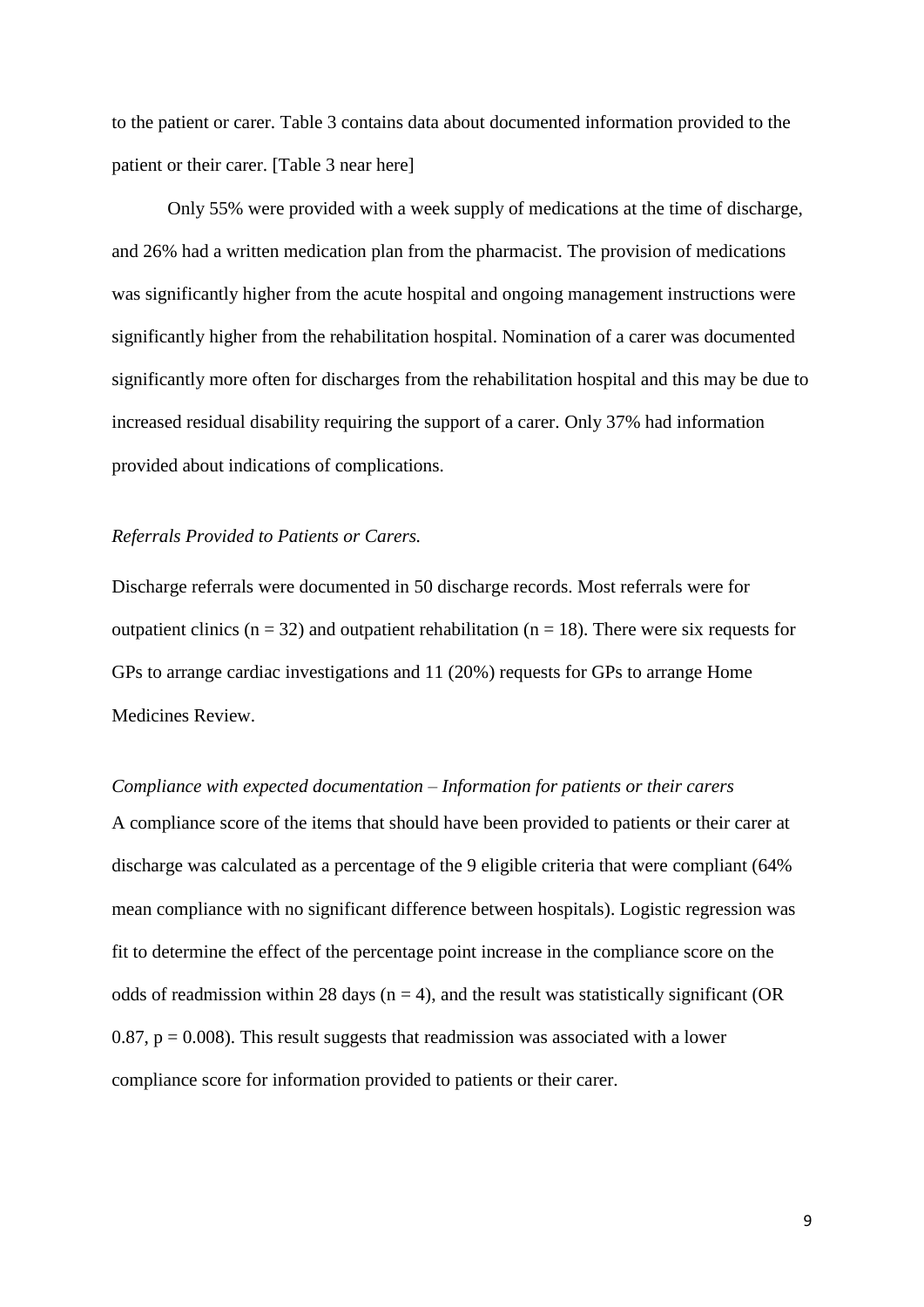#### **Survey Data**

Twelve (22%) completed surveys were received and all of the carers reported that they received a copy of the discharge summary form and that their relatives visited their GP after discharge within  $3 - 10$  days. Most received medication instructions (92%), prescriptions (83%) and medications at discharge (83%). Nine (75%) responded that they were given written information at the time of discharge. Less than half indicated that they received appointments or referrals, information about community services available to them, and information about whether their relative could drive or limitations on their activities. Seven (58%) reported that they received a follow-up phone call from the hospital after their relative was discharged. None of the carers reported that the person they were caring for, received a home medicines review from a pharmacist. Only three carers had been recommended support groups for carers. Five carers (42%) found they needed more services than originally expected. For the Modified Caregiver Strain Index, the carers in this study reported scores ranging from  $2 - 20$  (median  $= 7$ ), and seven carers scored seven or more, indicating that almost 60% of carers had high to very high levels of strain.

#### **DISCUSSION**

#### **Information provided to GPs**

There were clinically important deficits in information provided to GPs. There was inadequate documentation of the mechanism of stroke, allied health assessments of functional capacity at discharge, and support services required after discharge. If pending test results are not flagged for follow up by the GP, these results may be overlooked. The lack of information about functional capacity and available services is also likely to result in poor post discharge support for stroke patients and increasing carer strain. Ongoing medical issues at the time of discharge indicate that stroke patients may require more support services after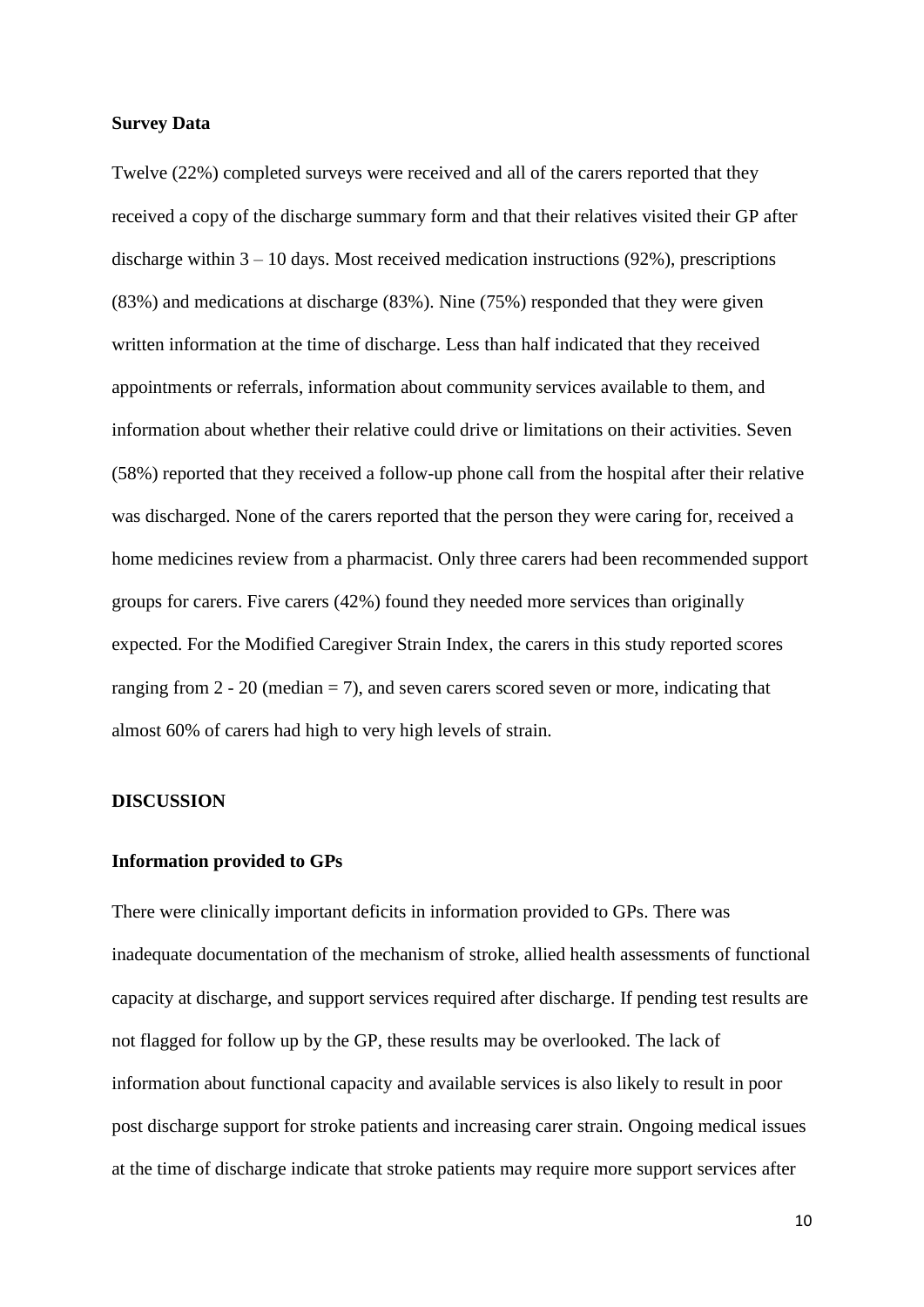being discharged home from acute care than other patients. These are key findings as together they indicate the potential for a lapse in continuity of care after discharge with medical and functional impacts.

It is encouraging to note that the rate of routine provision of discharge summaries to GPs in this study (98%) compares well to the rates reported in a review of previous studies (51 - 77%) (Kripalani *et al.*, 2007) and 79% reported by the National Stroke Audit Report for Clinical Services: Acute Services (National Stroke Foundation, 2008). An audit of 200 stroke discharge summaries in Victoria reported lower results for provision of discharge summaries to GPs (72%) and similar results for excellent documentation of investigations compared with this study (94% and 91% respectively); and lower results for excellent documentation of discharge medications (59% vs 100%), medication changes (59% vs 96%), and follow up plans (84% vs 98%) respectively (Department of Health & Human Services, 2014). In addition, previous studies have reported rates of pending test results (47-65%) at the time of discharge (Gandara *et al.*, 2009; Kripalani *et al.*, 2007; Roy *et al.*, 2005), and this study reports a lower rate (39%), however it is important that all key items are consistently documented to improve continuity of care.

#### **Information provided to Patients and their Carers**

There were several deficits in the documented information provided to patients and their carers. Stroke patients meetings with stroke team members and the provision of a week's supply of medications should be routinely documented. Home medicines review would be beneficial for stroke patients who are prescribed lipid lowering and/or blood pressure medications, and this medication review/reconciliation process is recommended by other researchers (Alper *et al.*, 2015; Cummings *et al.*, 2010; Groene *et al.*, 2012; Ziaeian *et al.*, 2012) and has been reported to be effective in reducing readmissions in the elderly (Cheen *et*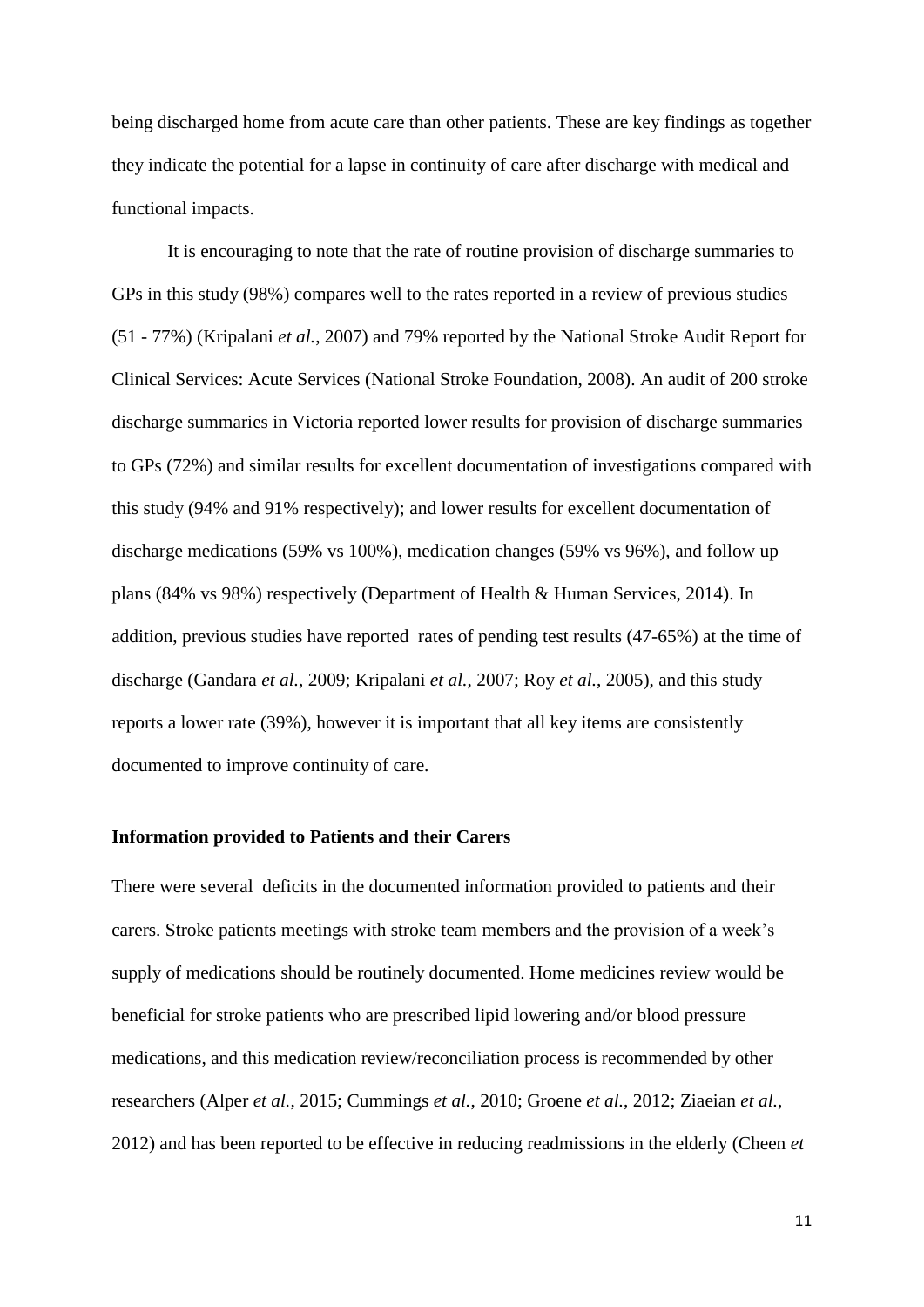*al.*, 2017). Discharge from hospital is a suitable trigger for a home medications review by a pharmacist, during which the medication list is not just reconciled against the medications the patient is taking, but is also checked for other forms of compliance eg. for issues such as drug-drug interactions and anticholinergic load, and use of medication devices. Many patients and their carers did not receive information about what to do in the event of complications occurring (documented contingency plans) and this is consistent with a previous study of discharged older veterans where 43% did not understand their contingency plan (Hastings *et al.*, 2012).

More positive results indicate that patients and their carers were routinely provided with prescriptions. Ongoing management instructions were provided to 74% of patients and their carers and this result is higher than other studies where only 2 - 43% included post discharge management and follow-up plans (Gandara *et al.*, 2009; Kripalani *et al.*, 2007). Routine follow up phone calls after discharge were provided and all of the patients were followed up by the GP within 3 - 10 days. This compares well with a previous study of older veterans ( $n = 305$ ) discharged from the emergency department where 25% did not understand how soon they should follow up with their primary care provider (Hastings *et al.*, 2012). The evaluation of the compliance scores for information provided to patients or their carer on readmission within 28 days, identified a signficant effect on reduced readmission associated with increasing compliance. This finding is limited by the small sample size but suggests that further work in this area may be indicated.

Although only 12 discharged patients had a nominated carer survey responses were received from five of these, and seven other carers. In the survey responses many carers were not given information about restrictions on activities such as driving or information about available support groups. They often needed more services than they had anticipated and when considered with the high scores reported for carer strain, these results suggest that the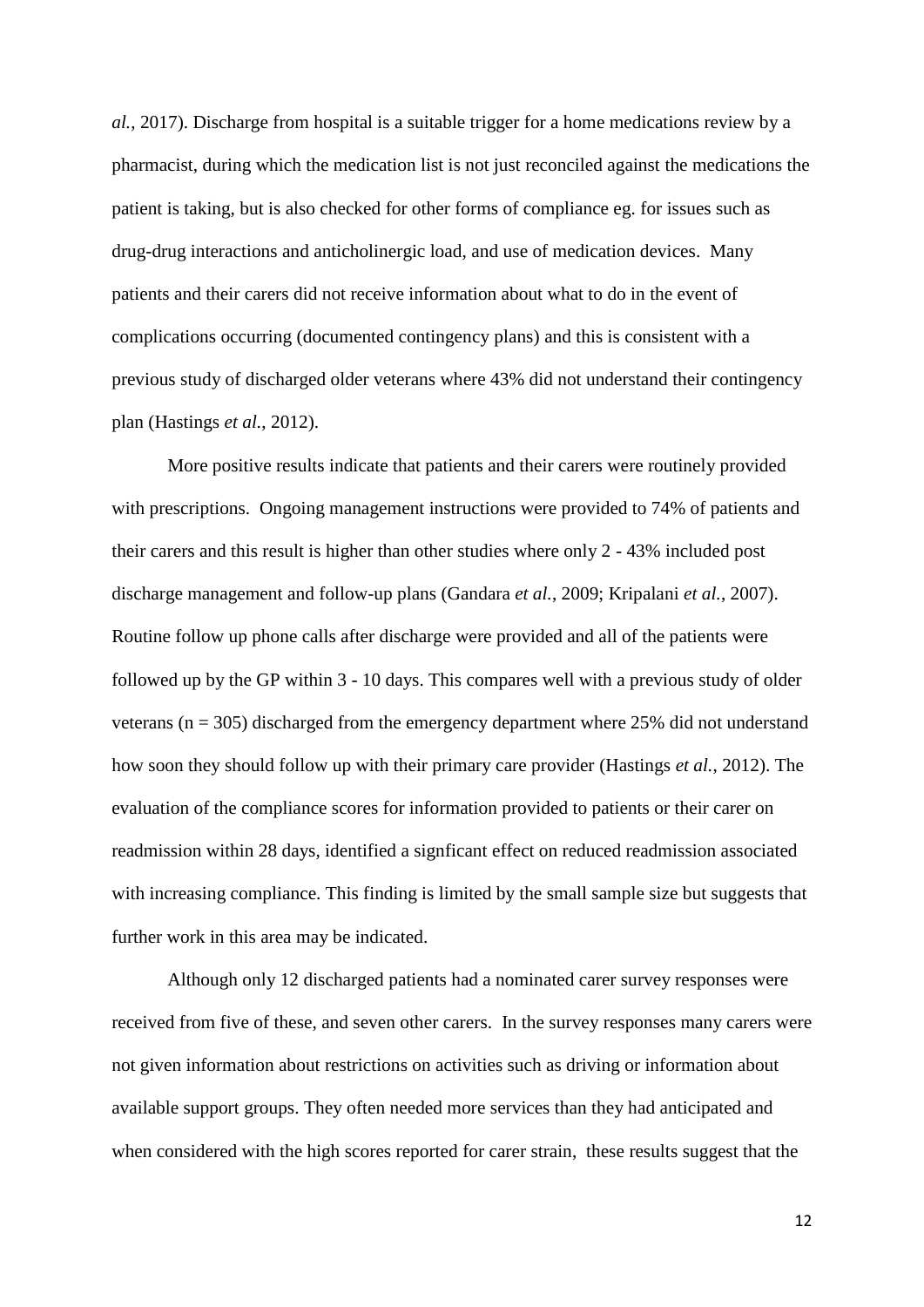carer burden for recently discharged stroke patients may be quite high, and this may have influenced the response rate for this survey.

The differences between hospitals in this study reflect the focus and approach of these hospitals to the provision of acute care and rehabilitation services respectively, including the results for nomination of carers. However, at the time of discharge GPs' and patients' need for information is the same from any discharging hospital. In addition, stroke patients may have both cognitive and functional deficits at the time of discharge that make them more vulnerable to inadequate information and planning for continuity of care and poor outcomes after discharge (Levine *et al.*, 2015). Their carers may become 'care managers' by default. However without adequate information and support, carers may not recognize the potential for issues such as poly pharmacy and carer burden that may have a negative impact on the stroke patient. Strategies to address these needs for information such as multidisciplinary team meetings with the patient and carer, arrangements for home medicine review, and planning for provision of additional support could improve patient safety, and reduce the risk for poor outcomes and carer strain.

Previous interventions designed to improve transitional care for stroke patients have not produced sufficient evidence to demonstrate benefits in patient outcomes (Bettger *et al.*, 2012). In Australia, the recently introduced Acute Stroke Clinical Care Standard contains two statements specifically designed for stroke patients about transition from hospital care (requiring that stroke patients have an individualized ongoing care plan in the community documented and provided to them and/or their carer prior to discharge and to their GP within 48 hours of discharge); and carer training and support (requiring carers to have a documented formal needs assessment) (Australian Commission on Safety and Quality in Health Care, 2015). The 2015 National Stroke Audit data report states that written care plans were only provided to 56% of stroke patients and carer support needs assessments were only conducted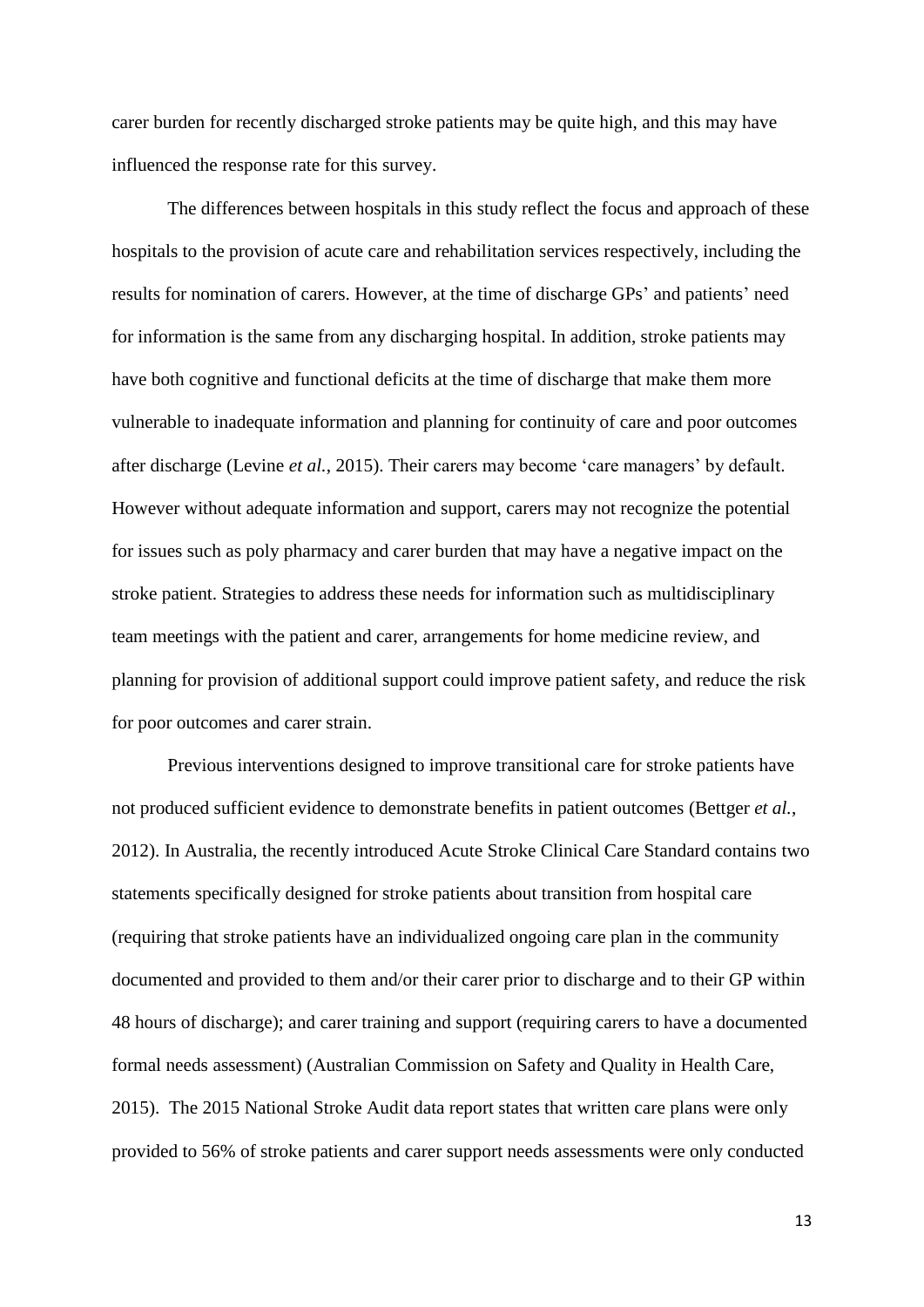for 59% (Australian Stroke Foundation, 2015). The results of this study are clinically significant because increasing numbers of stroke patients are being discharged home rather than to long term facilities. This means that they, and their carers are attempting to cope at home with insufficient information and support and this makes them more vulnerable to poor outcomes. As stroke survivors are increasingly being discharged home and post-stroke cognitive decline increases (Levine *et al.*, 2015), the follow up and support required in the community must be responsive to their needs and those of their carers, and communicated adequately to their GPs and health professionals responsible for provision of continuity of care in the community (Department of Health & Human Services, 2014).

#### *Study Limitations*

The limitations of this study include the limited time for data collection, numbers of eligible patients, missing data for some audited items and the low response rate to the survey. Nonetheless these data provide useful information about aspects of the discharge process that could be the focus of improvement strategies to achieve better transitional care for stroke patients and their carers.

## **CONCLUSION**

The results of this study indicate that improved provision of information to patients and their carers at discharge is associated with reduced readmissions in this regional area of NSW. There are important areas for action in clinical practice such as routine requests for home medicines review, assessment of carer stress and adoption of strategies that will improve the training and support provided to carers prior to, and following discharge. Improved documentation of meetings with the stroke team, functional assessments conducted, provision of prescriptions and the supply of medications and contingency plans at discharge are other areas that require attention. These strategies have the potential to improve transitional care for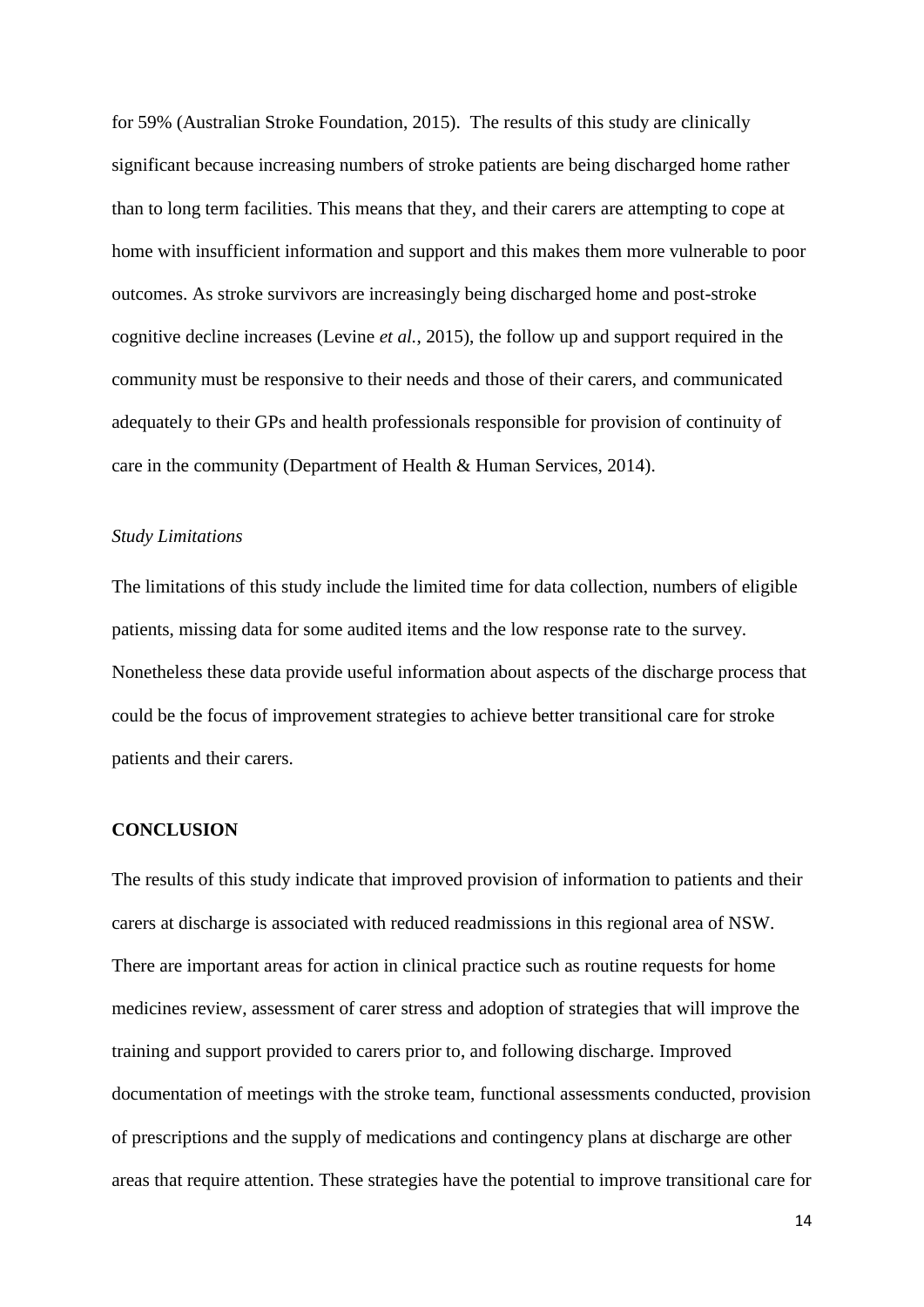stroke survivors and their carers, and improve the continuity of service provision for them after they are discharged home.

# **ACKNOWLEDGEMENTS**

Tom Lillicrap provided research assistance for this study.

Funding: This work was supported by a grant from the Hunter Medical Research Institute (Dalara Foundation), New South Wales, Australia.

# **CONTRIBUTIONS**

Study Design: AK, DP, AB, AT, CL. Data Collection and Analysis: AK. Manuscript Writing and Review: AK, DP, AB, AT, CL.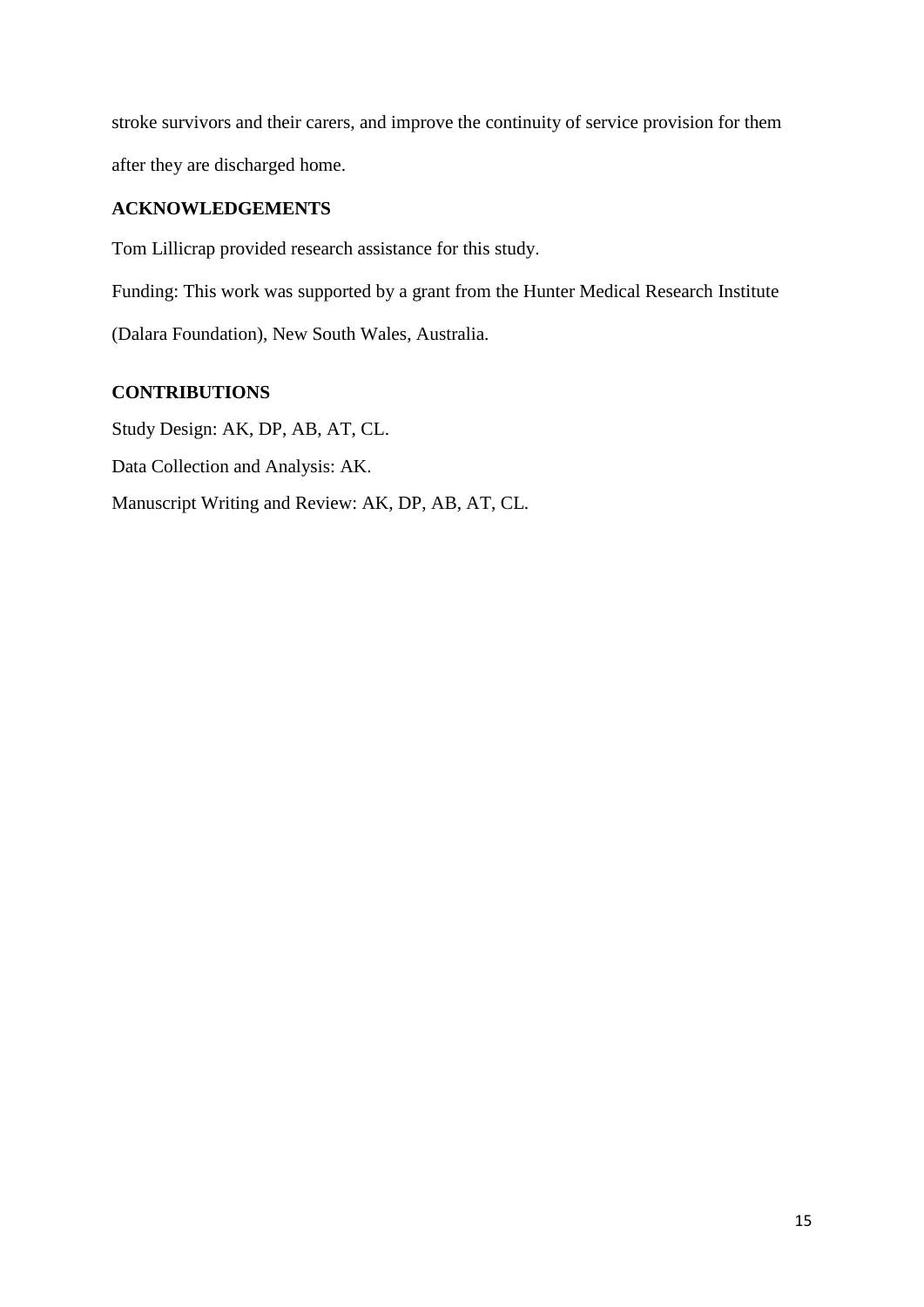## **REFERENCES**

- Alper E, O'Malley T, Greenwald J. *Hospital discharge and readmission*. [Cited 25/6/2015 2015]. Available from URL[: http://www.uptodate.com/contents/hospital-discharge.](http://www.uptodate.com/contents/hospital-discharge)
- Australian Commission on Safety and Quality in Health Care: Acute Stroke Clinical Care Standard. Sydney: ACSQHC, 2015.
- Australian Stroke Foundation. *National Stroke Audit Acute Services Report 2015*. [Cited. Available from URL: [https://informme.org.au/stroke-data/Acute-audits.](https://informme.org.au/stroke-data/Acute-audits)
- Bettger JP, Alexander KP, Dolor RJ *et al*. Transitional Care After Hospitalization for Acute Stroke or Myocardial Infarction. *Annals of Internal Medicine* 2012; 157: 407-416.
- Cheen MH, Goon C, Ong W *et al*. Evaluation of a care transition program with pharmacist-provided home-based medication review for elderly SIngaporeans at high risk of readmissions. *International Journal for Quality in Health Care* 2017; 29: 200-205.
- Cummings E, Showell C, Roehrer E *et al* A Structured Evidence-Based Literature Review on Discharge, Referral and Admission. Australian Commission on Safety and Quality in Health Care and NSW Health, 2010.
- Department of Health & Human Services: Stroke Discharge Summaries An Audit. A final report on the audit of discharge summaries from the stroke units of four Victorian hospitals. In: Services HH (ed). Carleton, Victoria, Australia: Health Victoria, 2014; 43.
- Forster A, Murff H, Peterson J, Gandhi T, Bates D. The Incidence and Severity of Adverse Events Affecting Patients after Discharge from the Hospital. *Annals of Internal Medicine* 2003; 138: 161-167.
- Gandara E, Moniz T, Ungar J *et al*. Communication and Information Deficits in Patients Discharged to Rehabilitation Facilities: An Evaluation of Five Acute Care Hospitals. *Journal of Hospital Medicine* 2009; 4: E28-E33.
- Ghazzawi A, Kuziemsky C, O'Sullivan T. Using a complex adaptive system lens to understand family caregiving experiences navigating the stroke rehabilitation system. *BMC Health Services Research* 2016; 16: 538.
- Groene RO, Orrego C, Suñol R, Barach P, Groene O. "Its like two worlds apart": an analysis of vulnerable patient handover practices at discharge from hospital. *BMJ Quality and Safety*  2012; 21: i67-i75.
- Hastings S, Stechuchak K, Oddone E *et al*. Older veterans and emergency department discharge information. *BMJ Quality and Safety* 2012; 21: 835-842.
- Johnson JK, Farnan JM, Barach P *et al*. Searching for the missing pieces between the hospital and primary care: mapping the patient process during care transitions. *BMJ Quality and Safety*  2012; 21: i97-i105.
- King R, Ainsworth C, Ronen M, Hartke R. Stroke Caregivers: Pressing Problems Reported during the First Months of Caregiving. *Journal of Neuroscience Nursing* 2010; 42: 302-311.
- Kripalani S, LeFevre F, Phillips C, Williams M, Basaviah P, Baker D. Deficits in Communication and Information Transfer Between Hospital-Based and Primary Care Physicians. *Journal of American Medical Association* 2007; 297: 831-841.
- Levine D, Galecki A, Langa K *et al*. Trajectory of Cognitive Decline After Incident Stroke. *JAMA* 2015; 314: 41-51.
- Moore C, McGinn T, Halm E. Tying up loose ends: discharging patients with unresolved medical issues. *Archives of Internal Medicine* 2007; 167: 1305-1311.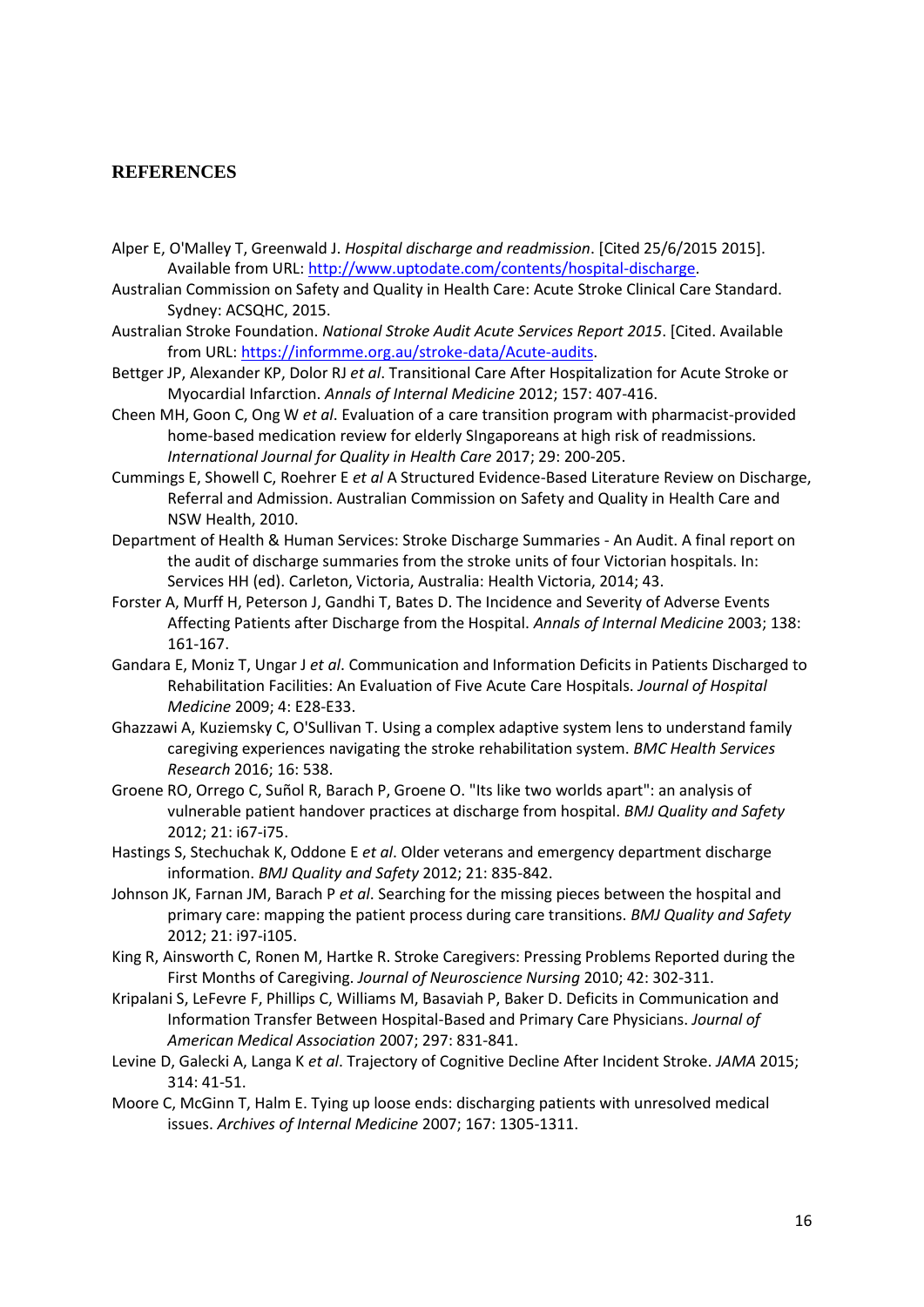- National Lead Clinicians Group: National Clinicians Network NSW 2012 Forum Report of Outcomes: Clinical Handover Across Sectors - The Clinican's Dilemma. In: Ageing Ha (ed): Australian Government, 2012.
- National Stroke Foundation: Clinical Guidelines for Stroke Management: A quick guide for nursing. Melbourne, Australia: National Stroke Foundation, 2010.
- National Stroke Foundation: Stroke Support Strategy. Melbourne, Victoria: National Stroke Foundation, 2008.
- Roy C, Poon E, Karson A *et al*. Patient safety concerns arising from test results that return after hospital discharge. *Annals of Internal Medicine* 2005; 143: 121-128.
- Thornton M, Travis S. Analysis of the reliability of the Modified Caregiver Strain Index. *The Journal of Gerontology* 2003; 58: S129.
- van Walraven C, Oake N, Jennings A, Forster AJ. The association between continuity of care and outcomes: a systematic and critical review. *Journal of Evaluation in Clinical Practice* 2010; 16: 947-956.
- Ziaeian B, Araujo KLB, Van Ness PH, Horwitz LI. Medication Reconciliation Accuracy and Patient Understanding of Intended Medication Changes on Hospital Discharge. *Journal of General Internal Medicine* 2012; 27: 1513-1520.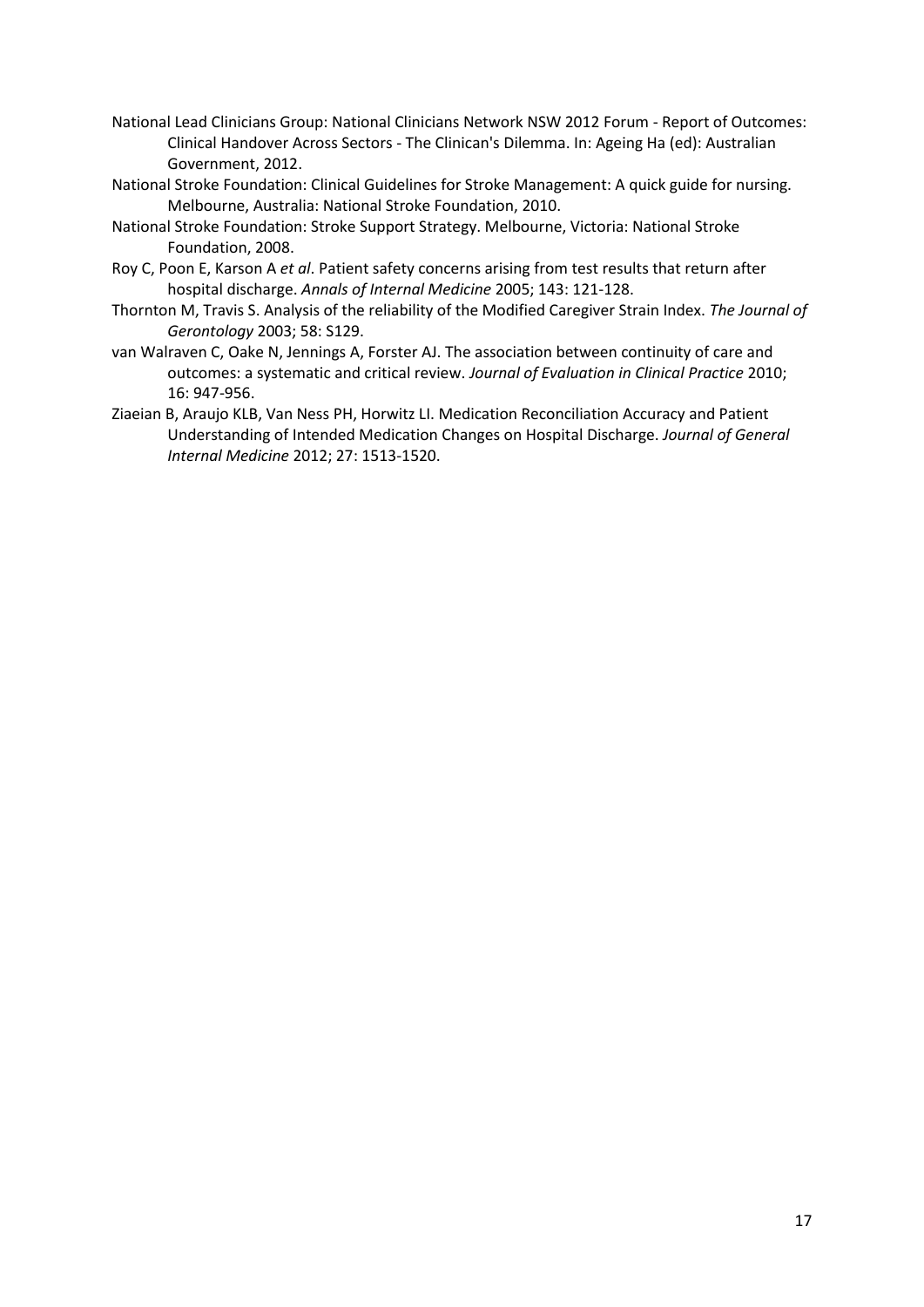| Table 1: Participant characteristics compared by hospitals. |
|-------------------------------------------------------------|
|-------------------------------------------------------------|

| Participant characteristics | Acute    | <b>Rehabilitation</b> | Total     | P value               |
|-----------------------------|----------|-----------------------|-----------|-----------------------|
|                             | Hospital | Hospital              |           |                       |
|                             |          |                       |           |                       |
| Male                        | 22 (40%) | 3(6%)                 | 25 (46%)  |                       |
|                             |          |                       |           |                       |
| Female                      | 15 (28%) | 14 (26%)              | 29 (54%)  |                       |
|                             |          |                       |           |                       |
| Total                       | 37 (68%) | 17 (32%)              | 54 (100%) | $0.007$ <sup>+*</sup> |
|                             |          |                       |           |                       |
| Age (Range 37-89 years)     | Mean 68, | Mean 74,              | Mean 70   |                       |
|                             | SD 13.3  | SD 10.9               | SD 12.8   |                       |
|                             |          |                       |           |                       |

† Fishers Exact test used. \*P value < 0.05. SD = Standard Deviation.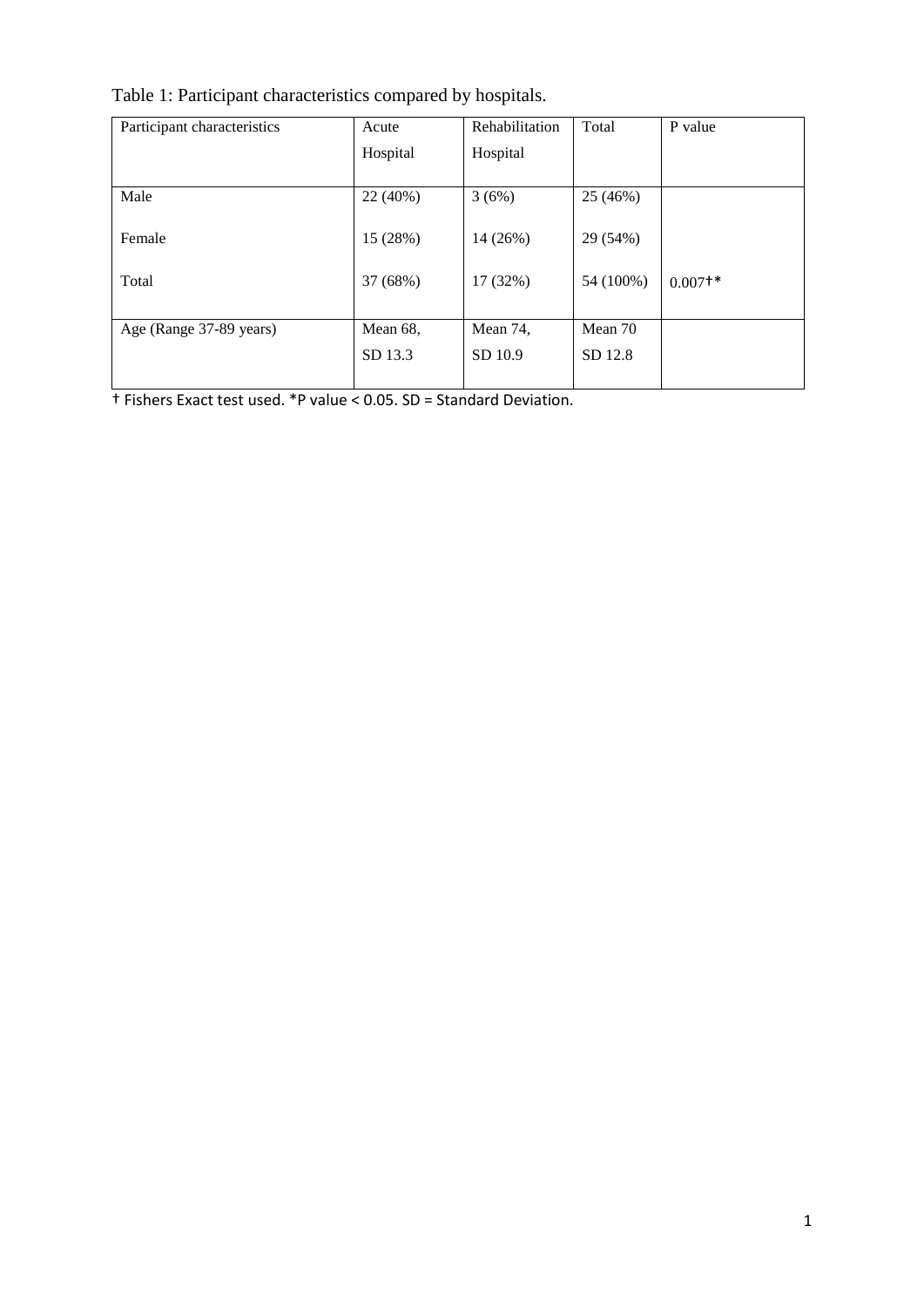Table 2: Expected documentation in Medical Discharge Summaries – Information for GPs compared by hospitals.

| Information in medical discharge                                 | Acute    | Rehabilitation | Total      | P Value          |
|------------------------------------------------------------------|----------|----------------|------------|------------------|
| summaries                                                        | Hospital | Hospital       | Documented |                  |
| (Number of applicable records from Acute                         | $n$ (%)  | $n$ (%)        | $n$ (%)    |                  |
| / Rehabilitation hospitals )                                     |          |                |            |                  |
|                                                                  |          |                |            |                  |
| Mechanism of stroke (36/17)                                      | 28 (78)  | 9(53)          | 37 (70)    | $0.11\dagger$    |
| Deficits (36/17)                                                 | 34 (94)  | 17 (100)       | 51 (96)    | $1.0^{+}$        |
| Investigations (36/17)                                           | 36 (100) | 12(71)         | 48 (91)    | $0.002$ †*       |
| Treatment summary (36/17)                                        | 36 (100) | 15 (88)        | 51 (96)    | $0.10\dagger$    |
| Progress on ward (35/17)                                         | 28 (80)  | 16(94)         | 44 (85)    | $0.25 +$         |
| Pathology results (36/17)                                        | 33 (92)  | 17 (100)       | 50 (94)    | $0.5\dagger$     |
| Results other diagnostics (36/16)                                | 36 (100) | 9(56)          | 45 (87)    | $<0.0001$ †*     |
| Allergies or adverse events (36/17)                              | 32 (89)  | 17 (100)       | 49 (92)    | $0.29\dagger$    |
| Significant medication changes (35/16)                           | 35 (100) | 14 (88)        | 49 (96)    | $0.09\dagger$    |
| Medications on discharge (Seven day                              | 36 (100) | 17 (100)       | 53 (100)   | $\boldsymbol{0}$ |
| supply $)(36/17)$                                                |          |                |            |                  |
| Blood pressure and/or lipid lowering                             | 33 (94)  | 16(100)        | 49 (96)    | $1.0^{+}$        |
| medications on discharge (35/16)                                 |          |                |            |                  |
| Risk factors (36/17)                                             | 36 (100) | 16 (94)        | 52 (98)    | $0.32\dagger$    |
| Allied health assessments of functional                          | 11(35)   | 17(100)        | 28 (58)    | $<0.0001$ †*     |
| capacity at discharge (31/17)                                    |          |                |            |                  |
| Discharge and follow up details (36/17)                          | 35 (97)  | 17 (100)       | 52 (98)    | $1.0^{+}$        |
| Advance care planning $(21/17)$ :                                | 18 (86)  | 16(94)         | 34 (89)    | $0.6\dagger$     |
| Support services required post discharge<br>$(13/16)$ $\ddagger$ | 4(31)    | 13 (81)        | 17(59)     | $0.01+$ *        |

† Fishers Exact test used. \*P value < 0.05 ‡ Large number of missing data items.